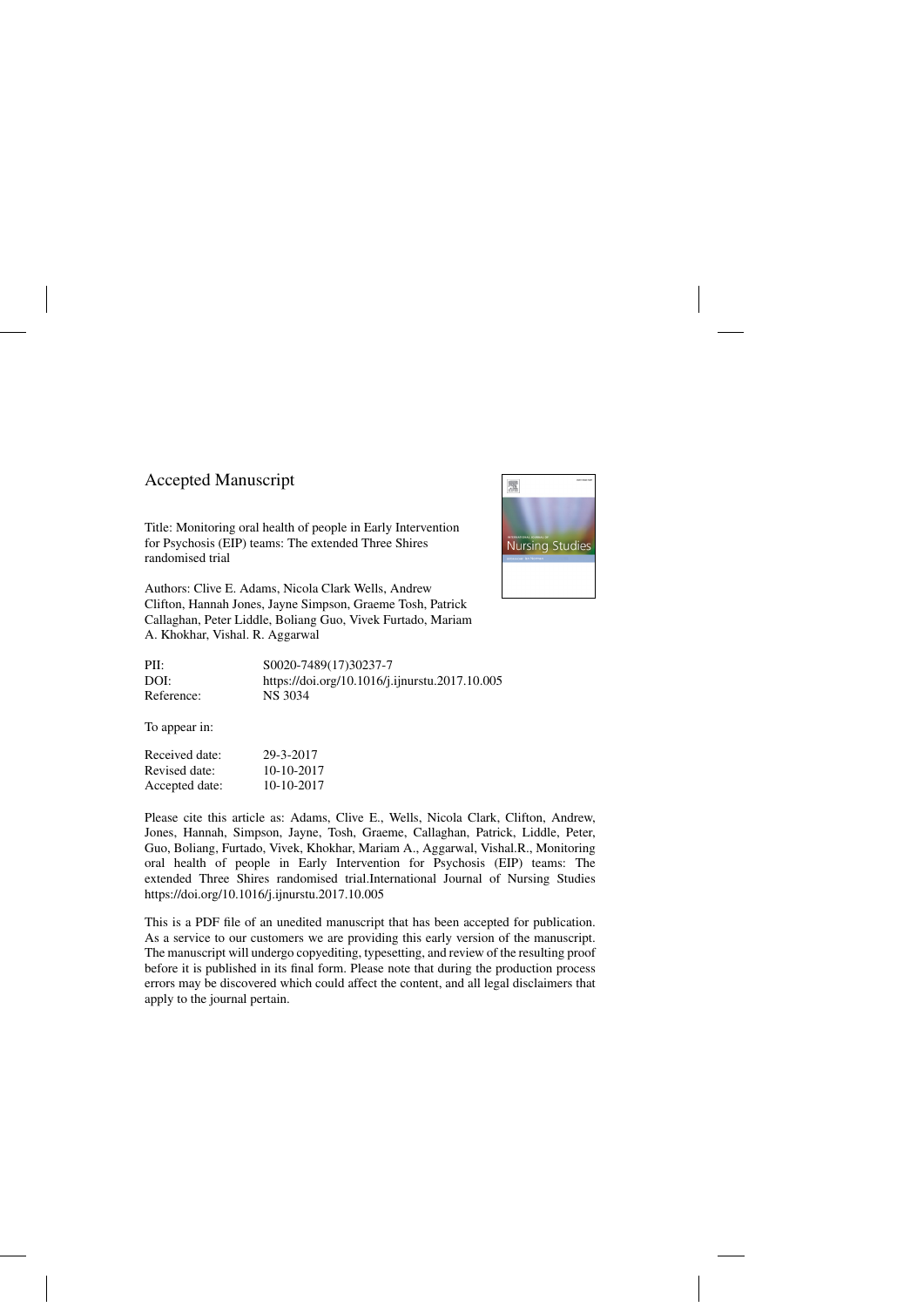# COEPTED

### **Monitoring oral health of people in Early Intervention for Psychosis (EIP) teams: The**

### **extended Three Shires randomised trial**

**Running head:** monitoring of Oral Health in early intervention for psychosis teams

#### **Authors:**

Clive E Adams<sup>a</sup>, Nicola Clark Wells<sup>a</sup>, Andrew Clifton<sup>b</sup>, Hannah Jones<sup>a</sup>, Jayne Simpson<sup>a</sup>, Graeme Tosh<sup>c</sup>, Patrick Callaghan<sup>d</sup>, Peter Liddle<sup>a</sup>, Boliang Guo<sup>a</sup>, Vivek Furtado<sup>e</sup>, Mariam A Khokhar<sup>f</sup>, Vishal. R. Aggarwal<sup>g</sup>

#### **Affiliations**

**<sup>a</sup>Clive E Adams -** MB BCh BAO, MRCPsych, MD - Chair of Mental Health Services Research, University of Nottingham.

**<sup>a</sup>Nicola Clark Wells** BA, MSc, MA **-** Dental Project Manager, University of Nottingham.

**<sup>b</sup>Andrew Clifton** PhD, MRes, RMN **-** Senior Lecturer Mental Health Nursing, De Montfort University

**<sup>a</sup>Hannah Jones** PhD MSc **-** Three Shires Trial Manager, University of Nottingham.

**<sup>a</sup>Jayne Simpson** BSc, MSc. **-** Enhancing Mental Health Theme Manager, CLARHC, Institute of Mental Health, Nottingham

**<sup>c</sup>Graeme Tosh** MBChB, BSc (Hons), MRCPsych - Lead Consultant Rotherham General Adult Services, Rotherham Doncaster & South Humber NHS Trust

**<sup>d</sup>Patrick Callaghan BSc MSc PhD -** Professor of Mental Health Nursing, Head of the School of Health Sciences, University of Nottingham

**<sup>a</sup>Peter Liddle** BMBCh, MRCPsych, PhD **-** Professor of Psychiatry, University of Nottingham

**<sup>a</sup>Boliang Guo** PhD, MSc, MSc **-** Medical statistician, Faculty of Medicine & Health Sciences, University of Nottingham

**<sup>e</sup>Vivek Furtado** MBBS, MSc, MRCPSych - Mental Health Economist, Associate Clinical Professor, University of Warwick

**<sup>f</sup>Mariam A Khokhar** BDS, MDPH, PhD **-** School of Clinical Dentistry, University of Sheffield.

**<sup>g</sup>Vishal R. Aggarwal** BDS, MPH, PhD**-** Clinical Associate Professor in Acute Dental Care and Chronic Pain, School of Dentistry, Faculty of Medicine & Health, University of Leeds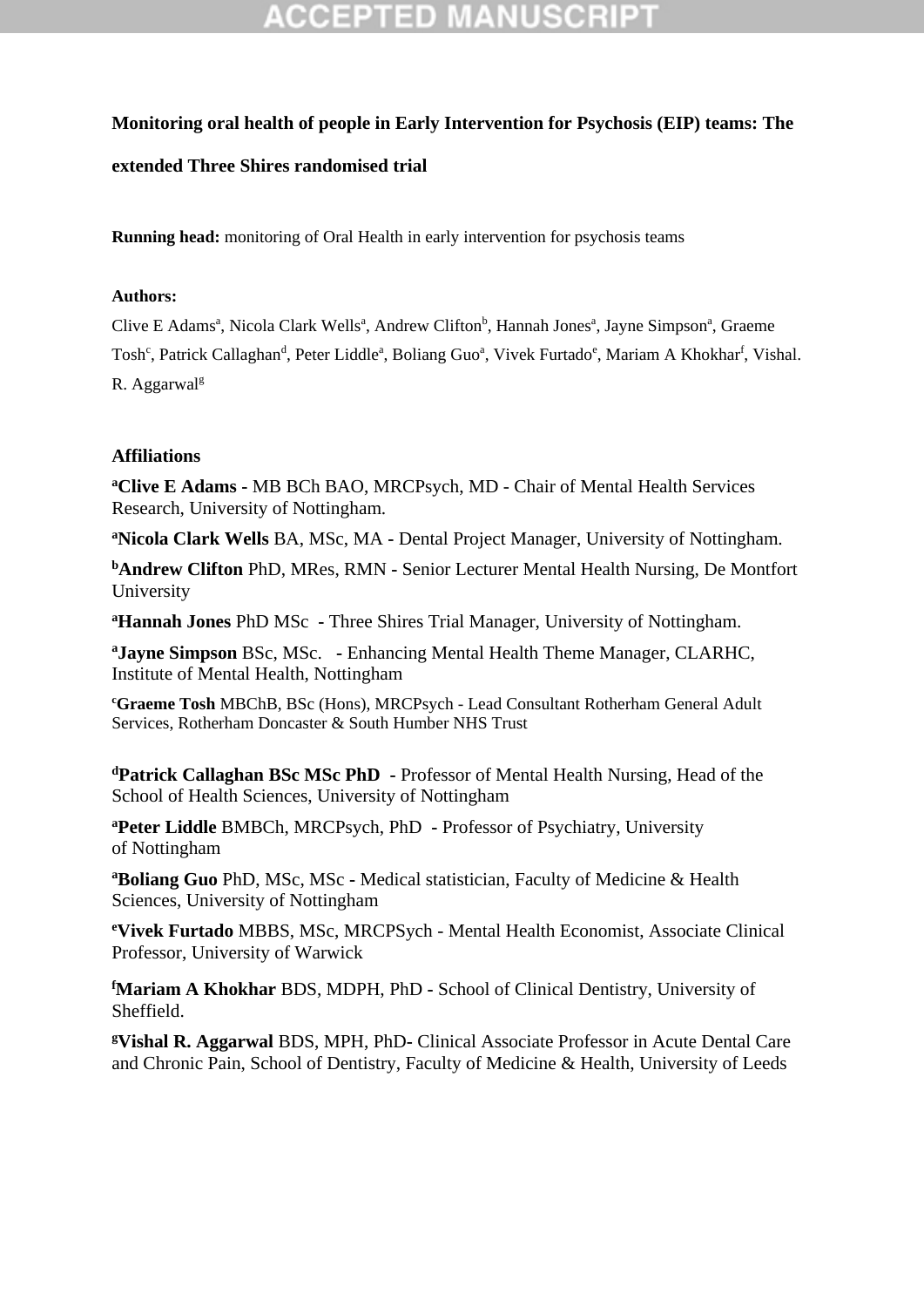#### **Correspondence**

Dr Vishal R. Aggarwal Clinical Associate Professor in Acute Dental Care and Chronic Pain, School of Dentistry, Faculty of Medicine & Health, University of Leeds, Worsley Building, 6.116, Clarendon Way, Leeds LS2 9LU E-mail: [v.r.k.aggarwal@leeds.ac.uk](mailto:v.r.k.aggarwal@leeds.ac.uk) Tel: 0113 343 6122

#### **Abstract**

#### *Background*

The British Society for Disability and Oral Health guidelines made recommendations for oral health care for people with mental health problems, including providing oral health advice, support, promotion and education. The effectiveness of interventions based on these guidelines on oral health-related outcomes in mental health service users is untested.

#### *Objective*

To acquire basic data on the oral health of people with or at risk of serious mental illness.

To determine the effects of an oral health checklist in routine clinical practice.

*Design:* Clinician and service user-designed cluster randomised trial.

#### *Settings and Participants*

The trial compared a simple form for monitoring oral health care with standard care (no form) for outcomes relevant to service use and dental health behaviour for people with suspected psychosis in Mid and North England. Thirty-five teams were divided into two groups and recruited across 2012-3 with one year follow up.

### *Results*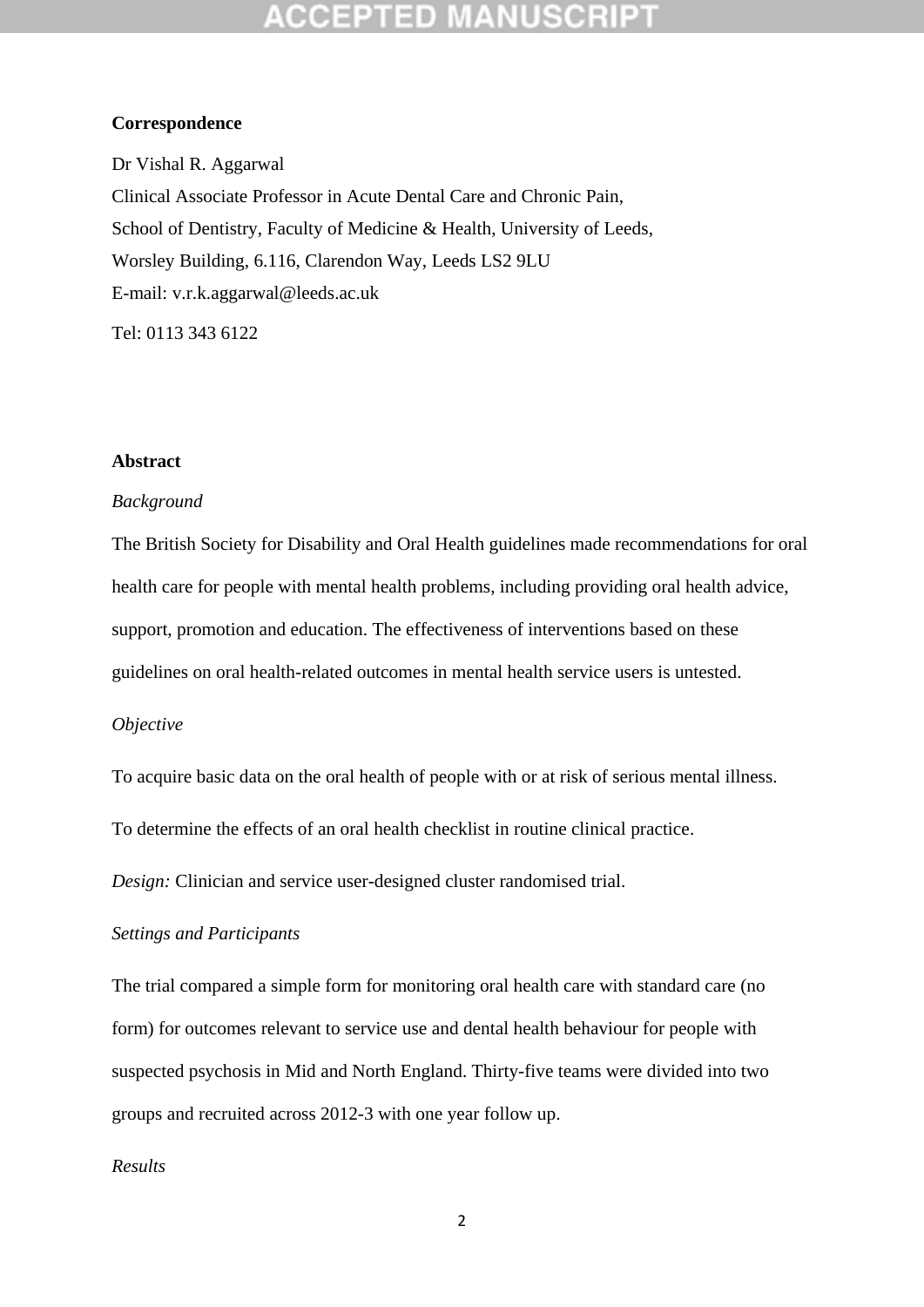## eeiptied

18 intervention teams returned 882 baseline intervention forms and 274 outcome sheets one year later (31%). Control teams (n=17) returned 366 baseline forms. For the proportion for which data were available at one year we found no significant differences for any outcomes between those allocated to the initial monitoring checklist and people in the control group (Registered with dentist ( $p=0.44$ ), routine check-up within last year ( $p=0.18$ ), owning a toothbrush ( $p= 0.99$ ), cleaning teeth twice a day ( $p=0.68$ ), requiring urgent dental treatment  $(p=0.11)$ .

### *Conclusion*

This trial provides no clear evidence that Care Co-ordinators (largely nursing staff) using an oral health checklist improves oral health behaviour or oral health state in those thought to be at risk of psychosis or with early psychosis.

*Trial ID* ISRCTN63382258

**Keywords:** check-lists, nurses, oral health, psychosis, randomised controlled trial,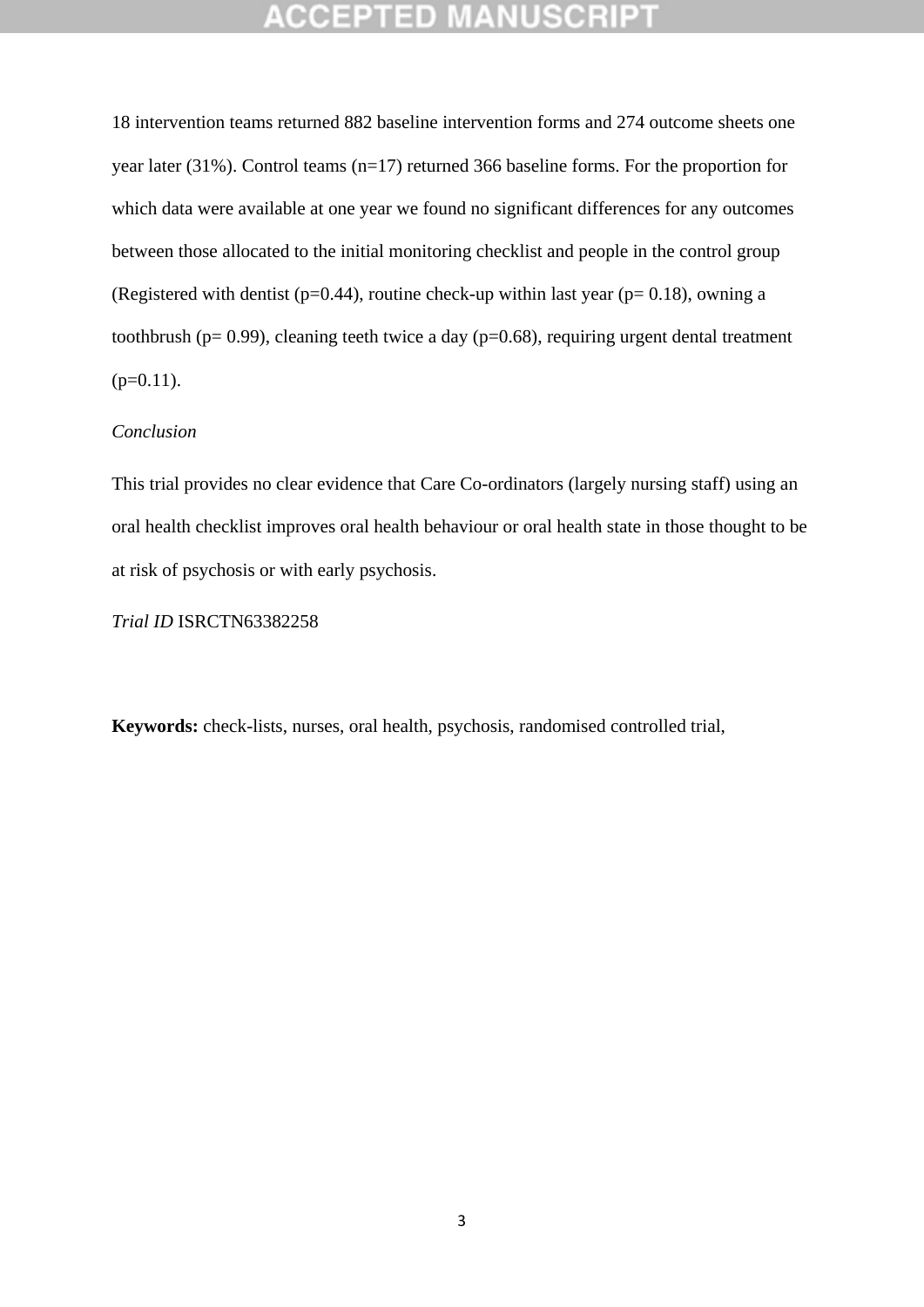#### CCEPTED ANUSCRI

## **Contribution of the Paper:**

## **What is known about this topic:**

- The British Society for Disability and Oral Health guidelines made a number of recommendations for oral health care for people with mental health problems, including providing oral health advice, support, promotion and education addressing the oral health needs of clients.
- It is not known if using a checklist to raise awareness of oral health needs has any effect on oral health-related outcomes in mental health service users.

## **What this paper adds:**

- Oral health of those with mental health problems is worse than that of the general population.
- A simple checklist for monitoring oral health may not improve outcomes for this group of service users.
- In mental health services, physical health checklists, including those related to oral health are untested and have potential to waste much practitioner and service user time.
- Future interventions need to be acceptable to service users and nurses who deliver them.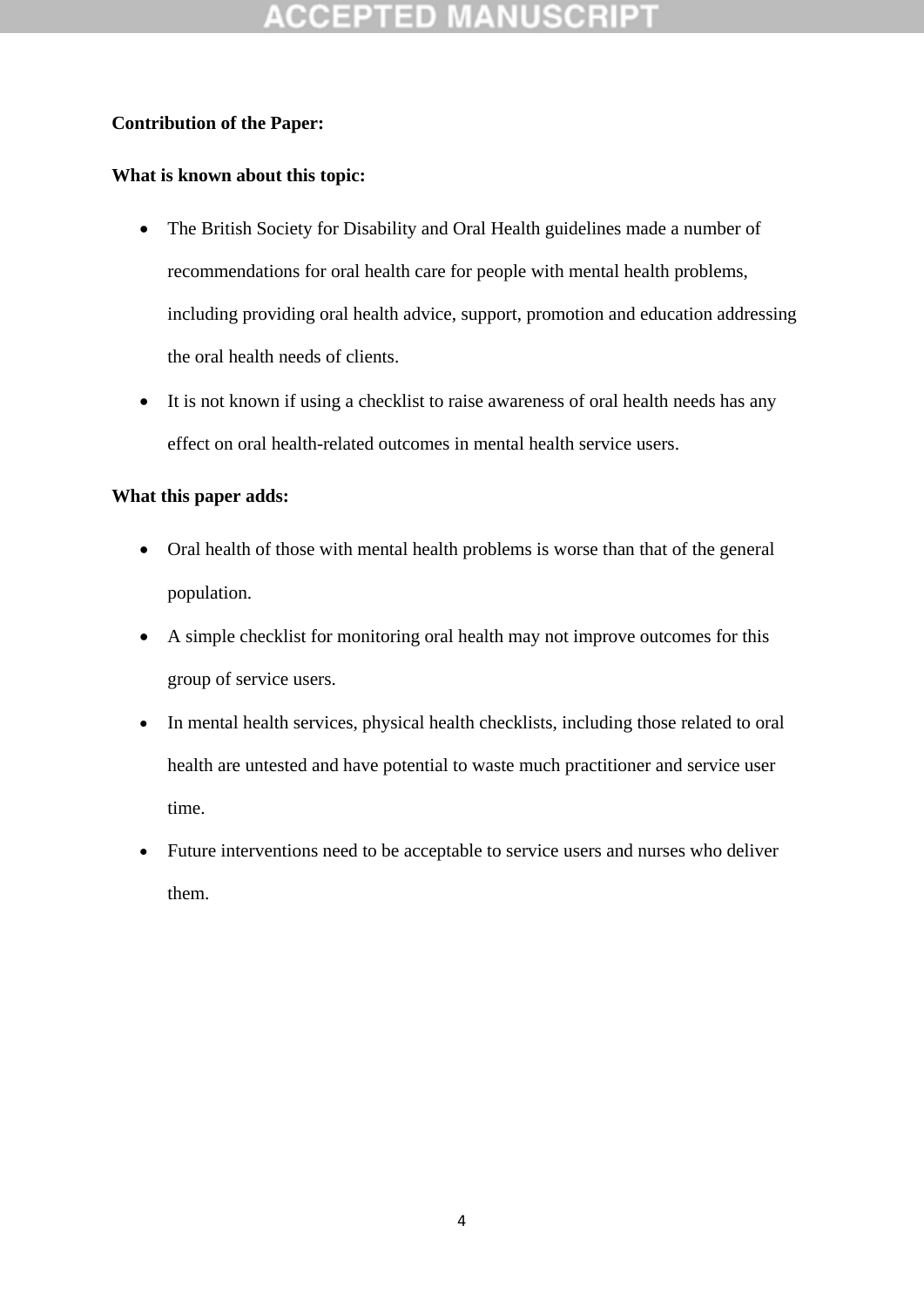#### **Background**

The UK's Five Year Forward View for Mental Health (Mental Health Task Force, 2016) highlights that people with mental health problems have poorer physical health than the general population. Often this group are unable to access the physical healthcare they need and experience unnecessary health inequalities. Given this context the UK's Department of Health (DoH) has produced guidance (Nursing, Midwifery and Allied Health Professions Policy Unit, 2016) to address the physical healthcare, including oral health, of mental health service users. Additionally, a report by the influential Kings Fund (UK) argues there needs to be a stronger focus on integration of physical and mental health (Naylor et al., 2016) and that aspect of integration should lead to development of new models of care for all nurses and other healthcare professionals to address existing health inequalities (Das et al., 2016).

#### **Introduction**

Oral health is an important part of physical health and is essential for self-esteem, selfconfidence and quality of life (British Society of Disability and Oral Health, 2000; Department of Health, 2005). Oral health is not just about having healthy teeth it is a "standard of health of the oral and related tissues which enables an individual to eat, speak and socialize without active disease, discomfort or embarrassment and which contributes to general well-being"(Department of Health, 2005). Often when a person has serious mental illness their oral health may not be seen as a priority so it can be neglected and deteriorate (British Society of Disability and Oral Health, 2000). Also, oral health problems may not be detected by mental health professionals (Hede, 1995) and, to compound the matter, many dentists shy away from treating people with psychosis (Klinge, 1979; ter Horst, 1992). Surveys that describe oral health of people with serious mental illness have concluded that oral health is poor and significantly worse than the general population (Hede, 1995; Klinge,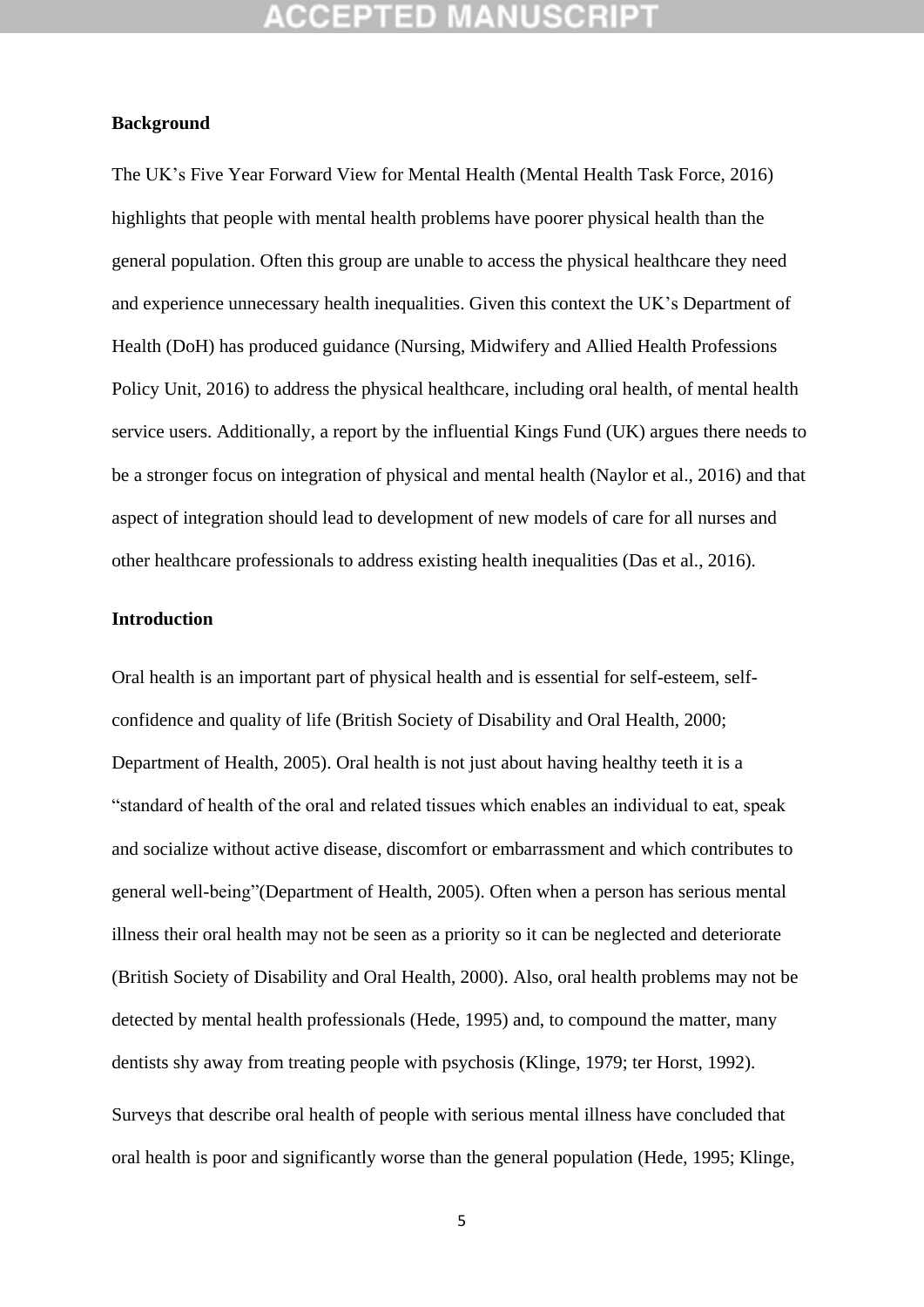1979; Mirza et al., 2001; Tang et al., 2004; ter Horst, 1992; Zusman et al., 2010) (please see Supplemental File appendix 1). A systematic review of advanced dental disease found that people with mental illness were 3.4 times more likely to have lost teeth than the general population and had higher rates of decayed, missing or filled teeth (Kisely et al., 2011). Amongst other problems, medication prescribed for serious mental illness can cause a lack of saliva, or be dispensed in sugar syrup which can lead to caries (Cormac and Jenkins, 1999; Friedlander and Marder, 2002). Hypersalivation is also a side effect of treatment with clozapine. There are also neurological effects of first-generation antipsychotics (dystonia, dyskinesia) and second-generation antipsychotics induce more metabolic side effects like obesity or diabetes and these are linked to periodontal diseases (Fratto and Manzon, 2014; Matos Santana et al., 2017; Vancampfort et al., 2015). A meta-analysis of fifty seven studies looking at the prevalence of suboptimal oral health of people with mental illness, found a suboptimal oral health prevalence of 61% as well as highlighting the need for oral health training for mental health professionals (Matevosyan, 2010).

The British guidelines published in 2000 made a number of recommendations for oral health care for people with mental health problems, including providing oral health advice, support, promotion and education addressing the oral health needs of clients (British Society of Disability and Oral Health, 2000). Providing advice and education (diet advice for reducing frequency of sugar intake and tooth brushing advice on correct techniques and duration) are not sufficient to ensure improvement in oral health. It is imperative that compliance and stability in oral health following education and advice is monitored and reinforced as necessary until stabilisation is achieved (Department of Health, 2005). A Cochrane review investigating *the effects* of such approaches found no relevant randomised trials comparing an oral health *advice* or *monitoring* intervention with standard care for people with serious mental illness (Khokhar et al., 2011). It was hoped that such monitoring, partly designed to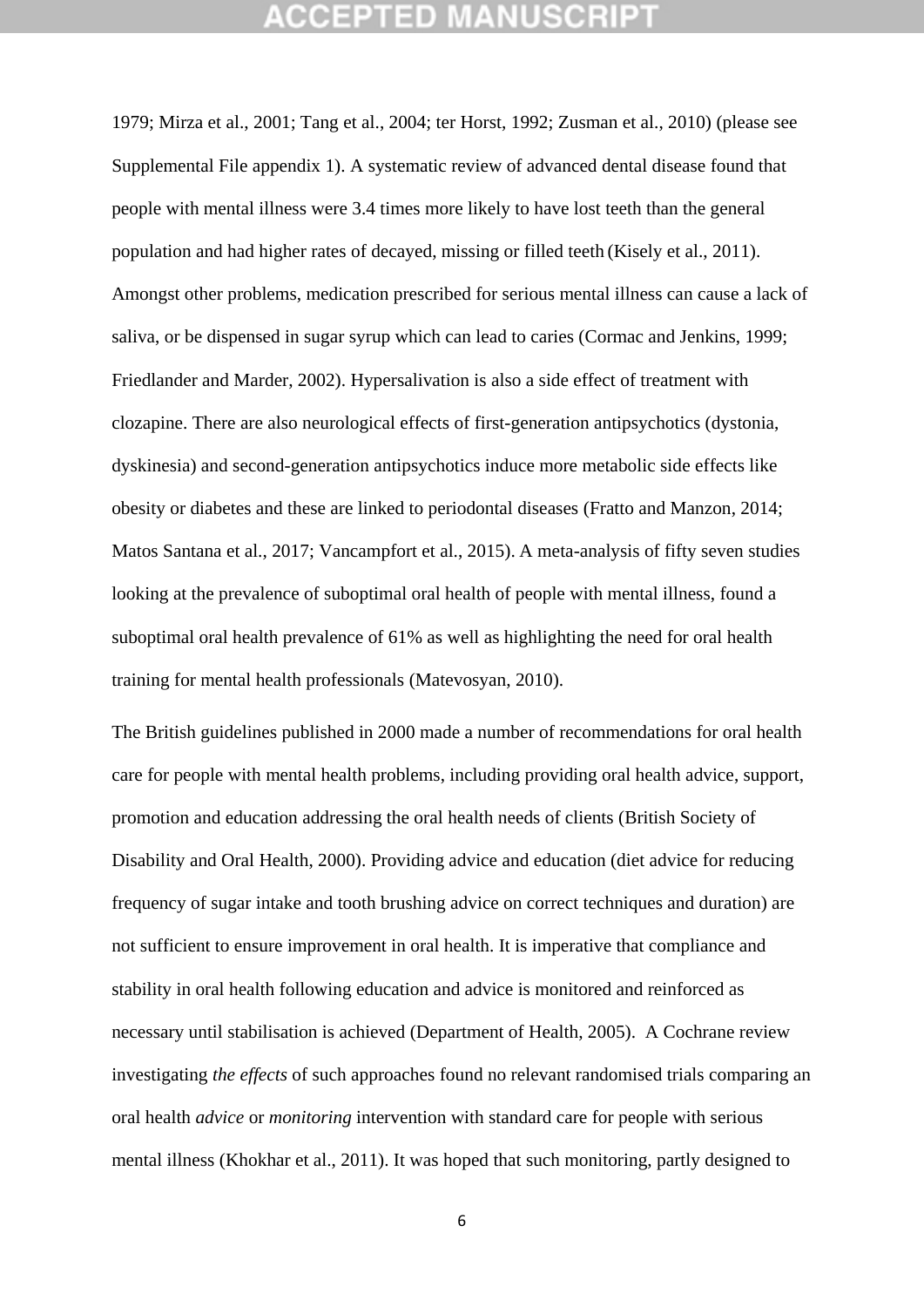precipitate help and advice where needed, may have practical measurable benefits (Naylor et al., 2016). It is equally possible that such activity has no discernible effect.

#### **Objectives**

To acquire basic data on the oral health of people with or at risk of serious mental illness.

To determine the effects of oral health advice or monitoring in routine clinical practice. Specifically we wished to examine whether dental monitoring with minimal dental awareness training leads to a clinically significant difference in oral health behaviour of people with serious mental illness.

#### **Methods**

Detailed methods are published elsewhere (Jones et al., 2013) but described briefly in the sections below.

#### *The study:*

#### *Design*

The simple trial design and intervention were drawn up after extensive consultation with local clinicians and service users so the study was acceptable with minimal disruption to standard care.

#### *Setting*

The trial was conducted as part of standard care provided by the Early Intervention in Psychosis (EIP) teams, first in Nottinghamshire, Derbyshire and Lincolnshire (UK), and then in other teams across northern England (Bradford, Doncaster, Durham, Leeds, Northumberland, Wakefield). The teams cover a mixture of urban and rural areas with a diverse population. The multidisciplinary EIP out-patient teams provide intensive treatment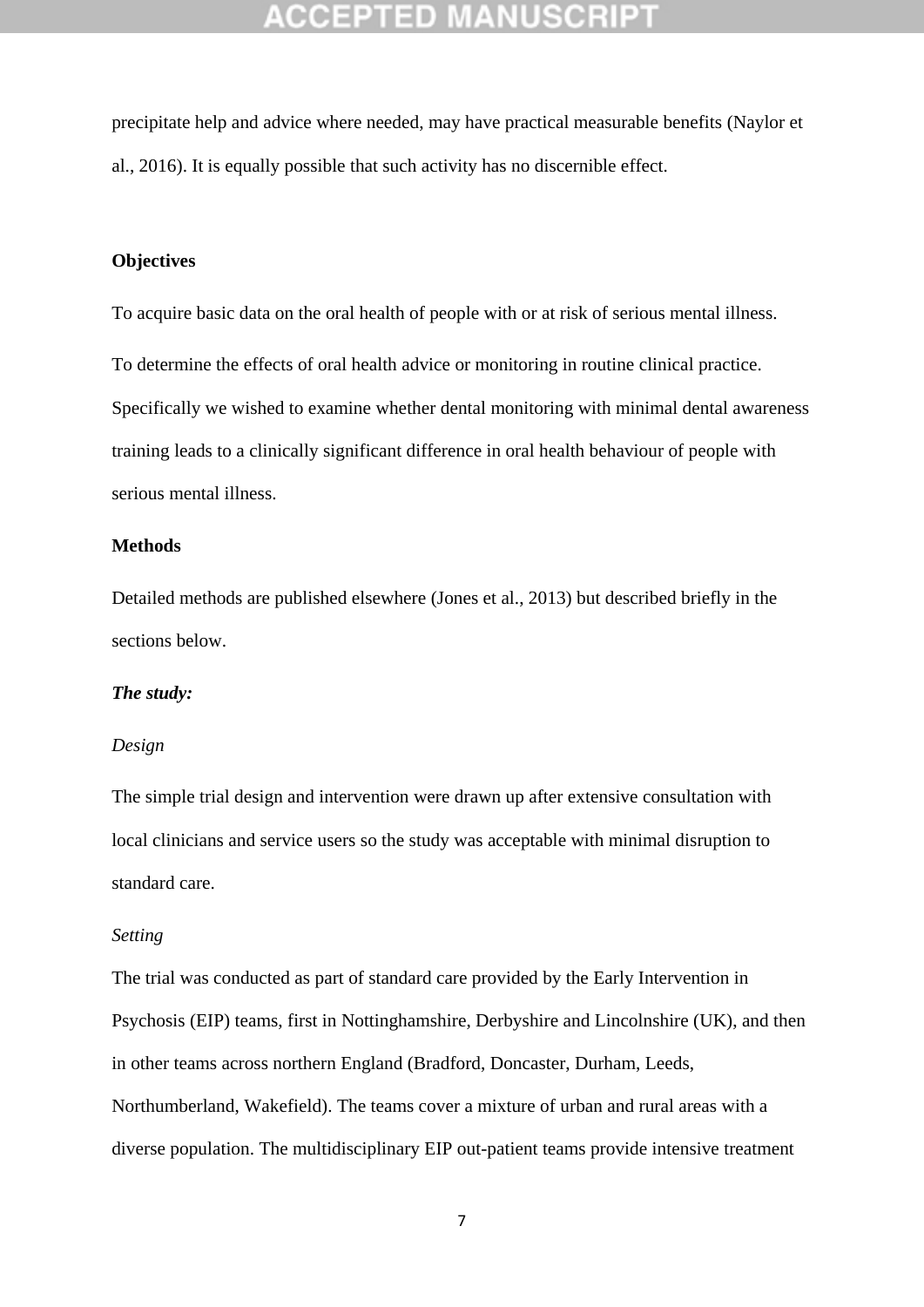## GEPTED

and support to people with a first experience of symptoms such as hearing voices or those who develop unusual beliefs which may indicate the onset of psychosis. The teams have a Senior Manager overseeing the Care Co-ordinators (mostly nursing staff) who are the main contact person for service users throughout their involvement with the service; it was the Care Co-ordinators who were delivering the intervention in this trial to their service users. This work was part of the portfolio of work of the UK's East Midlands' Collaboration for Leadership in Applied Health Research and Care (CLAHRC) diffusing best health practice, in this case, simultaneous with its evaluation. Team recruitment was at first targeted to the three Shires (Nottinghamshire, Derbyshire and Lincolnshire) and then spread by word of mouth. We undertook no recruitment drive beyond the initial three Shires.

#### *Sample size*

Because no previous trials existed (Khokhar et al., 2011) power calculations were difficult. We also had no estimate of Intraclass correlation co-efficient (ICC) to help take clustering into account. Non-cluster sample size needed to detect an absolute difference of 15% in the proportion of 'dental care not deteriorated' was calculated (using Stata 10, alpha=0.05, power  $= 0.80$ ; design effect 1.9). Samples size estimates, for participants within teams, varied from just over 400 (20% vs 5%, adjusted for 20% loss to follow up) to nearly 900 (50% vs 35%) (Jones et al., 2013).

#### *Procedure*

Before teams were randomised, all EIP Managers were given information sheets and asked to sign a consent form providing permission for their team to be involved. We collected demographic information including team location, number of Care Co-ordinators within the team, size of caseloads and distance to dental services from the team base. The trial team did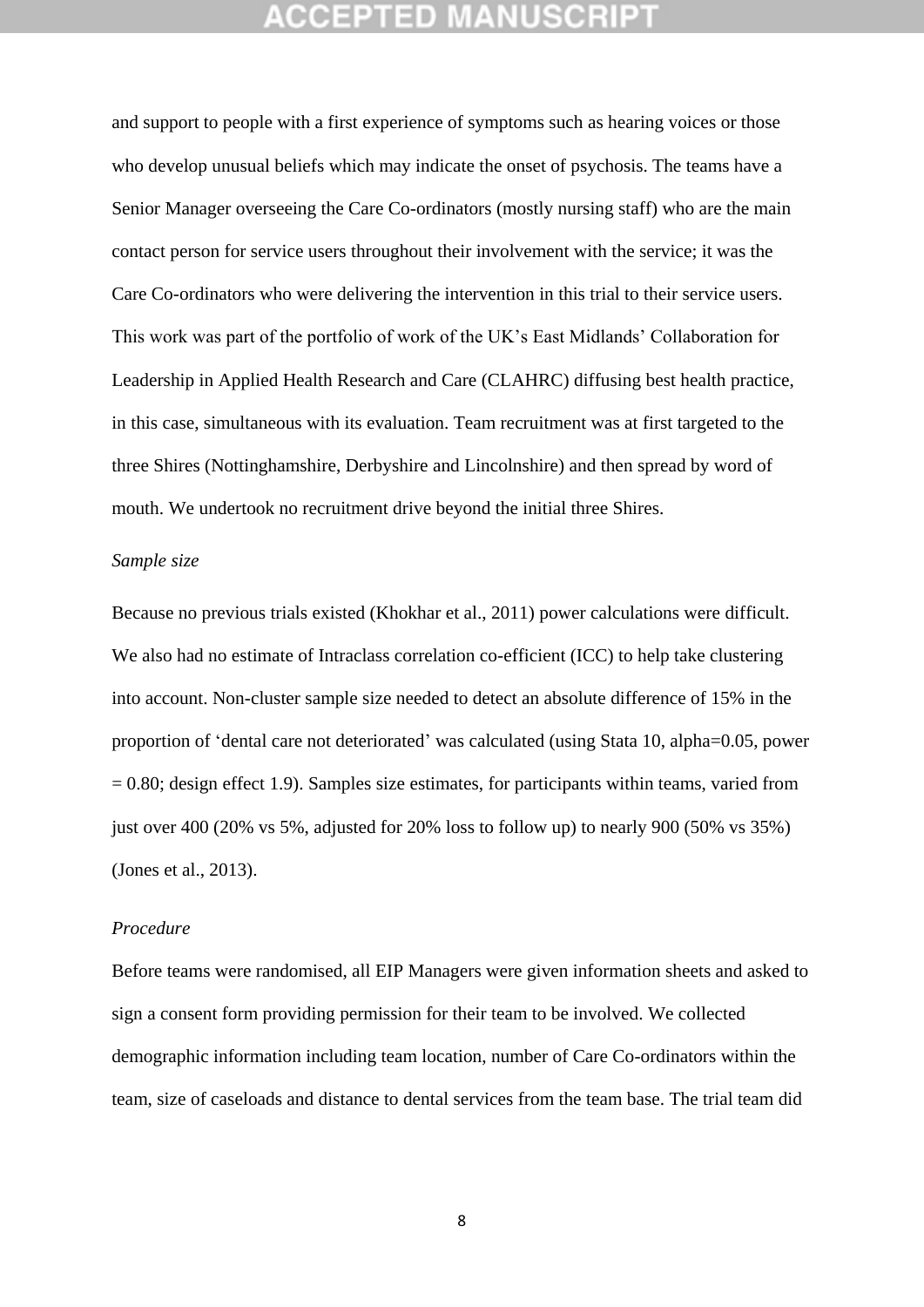not have access to identifiable NHS data. Recruitment of teams (n=35) took place across 2012-3 and follow up was for one year.

#### *Randomisation*

This was a pragmatic, open, cluster randomised controlled trial with matching on location and size of team. The Nottingham Clinical Trials Unit (NCTU) created a randomisation programme, worked with an anonymised list, to randomise the teams (block randomised by County, stratified by size of team).

#### *Participants*

EIP teams through consent of their Managers and the trial team Care Co-coordinators who, in turn, recruited service users. Care Co-ordinators were informed of all aspects concerning participation in the trial.

#### *Inclusion Criteria*

Initially any EIP team and any service users under the care of a Care-Coordinator in one of these teams, who was aged 18 years or above.

#### *Exclusion Criteria*

Any overall EIP team which did not want to take part, or any service user or individual Care Co-ordinator within a team who did not wish to take part.

#### **Intervention group**

After randomisation, EIP teams allocated to receive the dental intervention were approached by the trial team to arrange the dental awareness training (Jones et al., 2013). Information sheets were given out to Care Co-ordinators and additional consent forms signed. This fitted within the usual multidisciplinary team meetings but took around 30 minutes. A manual ensured consistency. The training briefly covered the agreement of the importance of oral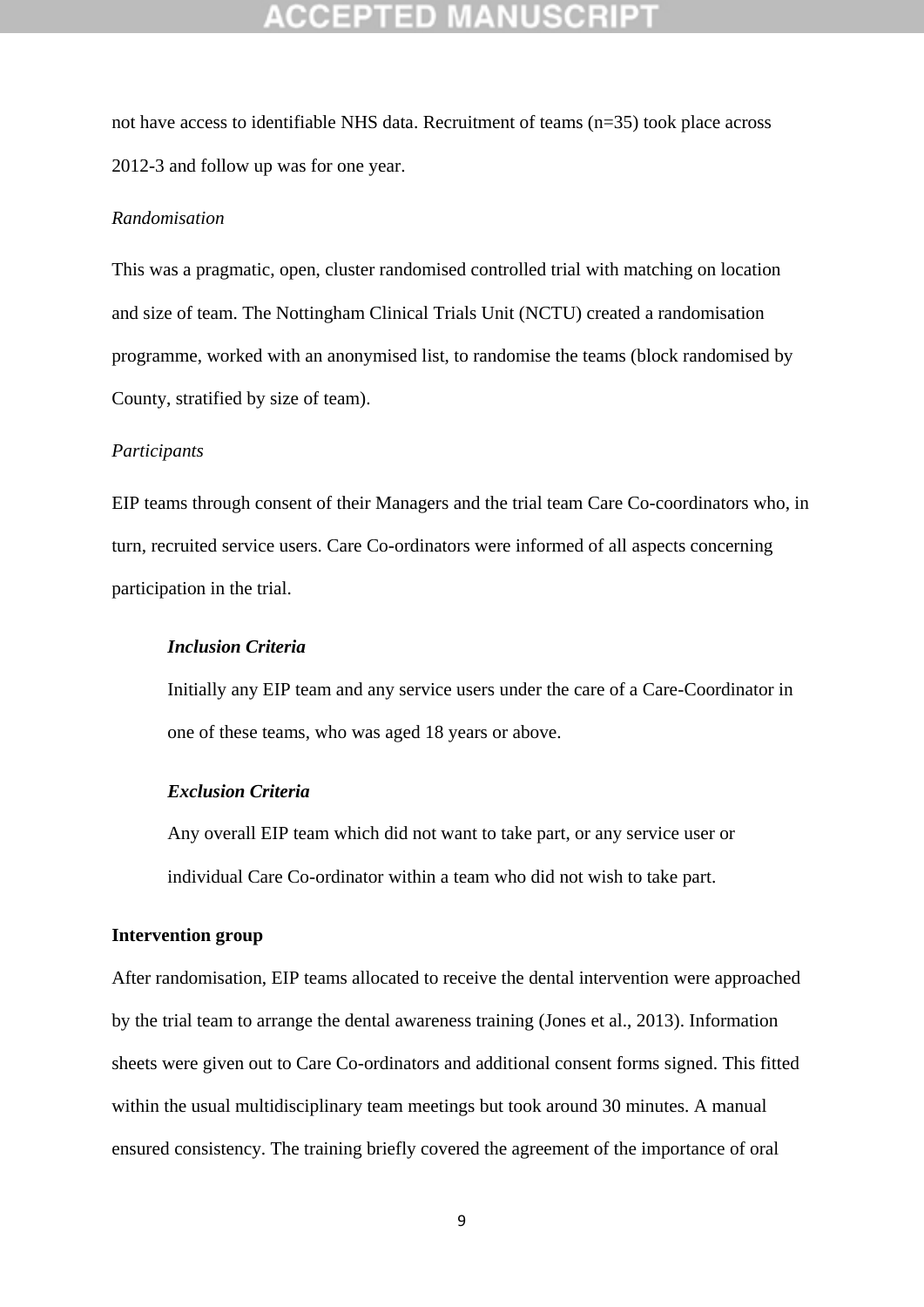health care in this group, encouragement of awareness of this aspect of care, aims and background of the trial, how to complete the checklist, service user ID number allocation, how to return completed checklists to the trial team and discussion about what to do in certain situations regarding adverse events (Jones et al., 2013). We did not expect any adverse *effect* of the lists but left recording and definition of anything adverse (relapse, self-harm, hostile event) open to the discretion of the Care Co-ordinator. The dental checklist (see Figure 1) was adapted from the British Society for Disability and Oral Health (BSDH) guidelines (British Society of Disability and Oral Health, 2000) and carried, embedded within it, the Clinical Global Impression (CGI, (Guy, 1976)) categorical checklist (Figure 1, History). The Care Co-ordinators were encouraged to use the checklist for all their service users at their earliest convenience. These experienced clinicians – mostly nurses - were given no additional training beyond the initial awareness-raising meeting but this simple approach is in keeping with the premise for using the CGI (Guy, 1976). The checklist was printed on carbon-less copy paper, one copy of the dental checklist was kept in the service users' notes and one returned in pre-paid envelopes to the trial team.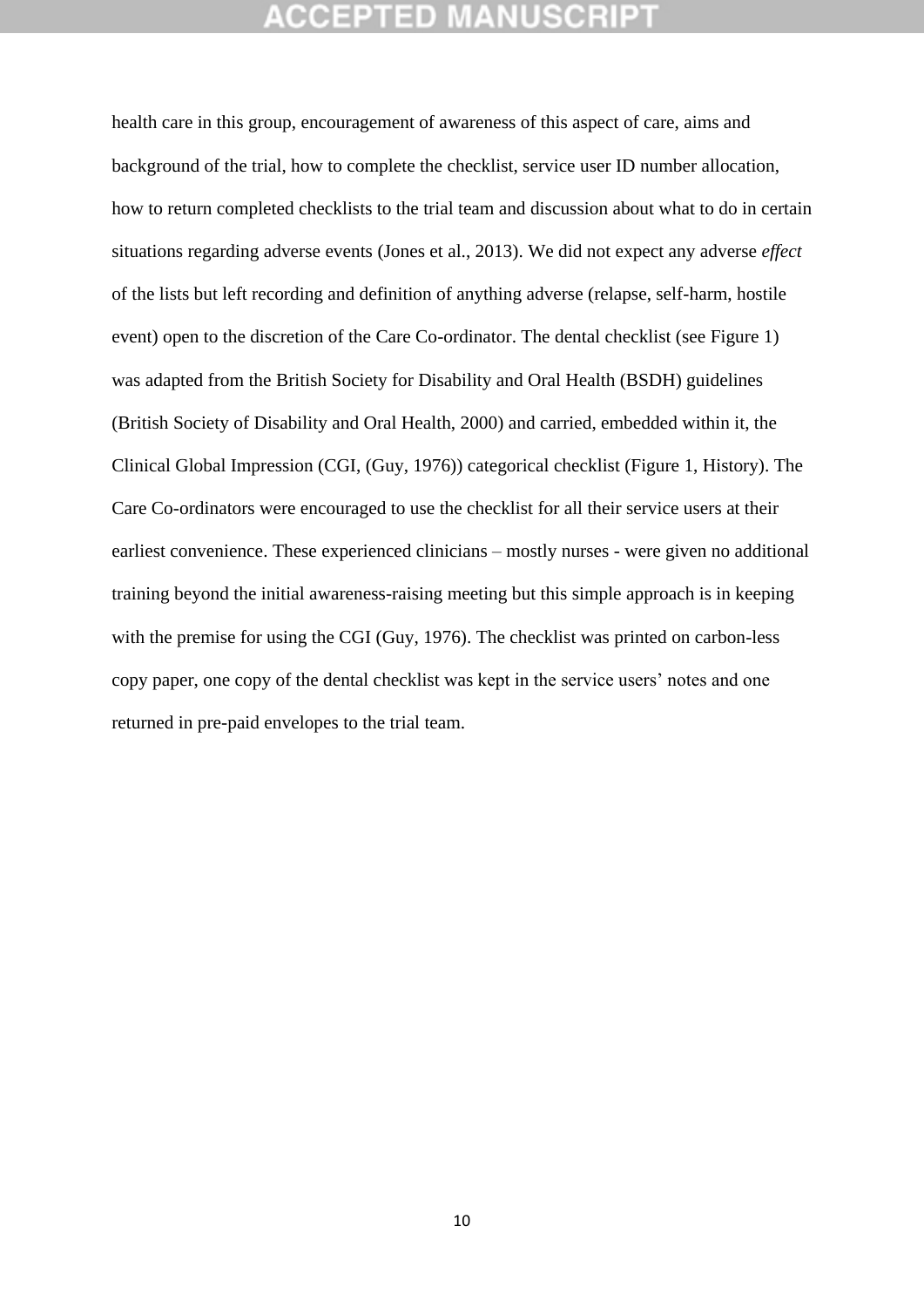## **Figure 1. The checklist**

|               |                                                     | <b>Three Shires Dental Checklist</b>                                                                                                                                                                                                                                                                                                                                                                                                                                                         |
|---------------|-----------------------------------------------------|----------------------------------------------------------------------------------------------------------------------------------------------------------------------------------------------------------------------------------------------------------------------------------------------------------------------------------------------------------------------------------------------------------------------------------------------------------------------------------------------|
|               | <b>FABIY</b><br><b>INTERVENTION</b><br>dental Irial | ID<br>Date $/$ /20                                                                                                                                                                                                                                                                                                                                                                                                                                                                           |
| History       |                                                     | Sex: Male<br><b>Female</b><br>Age: Years<br>Considering your total clinical experience with this particular population, how mentally<br>ill is this person at this time?<br>2=borderline mentally ill   3=mildly ill   4=moderately ill<br>1=not at all ill<br>5=markedly ill   6=severely ill   7=among the most extremely ill                                                                                                                                                              |
| Dentist       |                                                     | <b>Yes</b><br><b>No</b><br>Is the client registered with a dentist?<br>Do not know<br>When did the client last see a dentist? (nearest month and year)__/__Do not know<br>Was this visit: a routine check-up to fix a problem both Do not know<br>If the person has not seen a dentist, what stopped them?                                                                                                                                                                                   |
| Toothbrush    |                                                     | Does the client have a toothbrush?<br><b>No</b><br>Do not know<br>Yes<br>Lots of people have a brush and do not use it,<br>how often do they brush their teeth?<br>When did they last change it for a new one?                                                                                                                                                                                                                                                                               |
| Current state |                                                     | How many adult teeth has the client<br>had removed because they were bad?<br>In the past 6 months, has the client had any difficulty due to problems with their mouth<br>and teeth (or dentures)?<br>No<br>Do not know<br>Yes<br>If 'YES' to last question - what was/is the main difficulty? (suggestions overleaf)<br>Again, if 'YES' to last question - what problems did this cause? (suggestions overleaf)<br>Do not know<br>Does the client need urgent dental treatment?<br>Yes<br>No |
|               |                                                     | Thank you for filling in this form<br>- please file one copy with CPA documents<br>- please post one copy to the trial team in the envelope provided<br>- please give the client the Information Leaflet if they want one                                                                                                                                                                                                                                                                    |
|               |                                                     | - 500 00<br>The University of<br>CLAHI<br>Notlingham<br>.<br>Bernamen<br>DITRODUCED SUB-ANASIA                                                                                                                                                                                                                                                                                                                                                                                               |

## **Control Group**

EIP teams allocated to the control group continued to deliver standard care for 12 months.

This involved Care Co-ordinators providing regular, minimally intrusive, informal

monitoring of mental, physical and social state and concordance with treatments. This did not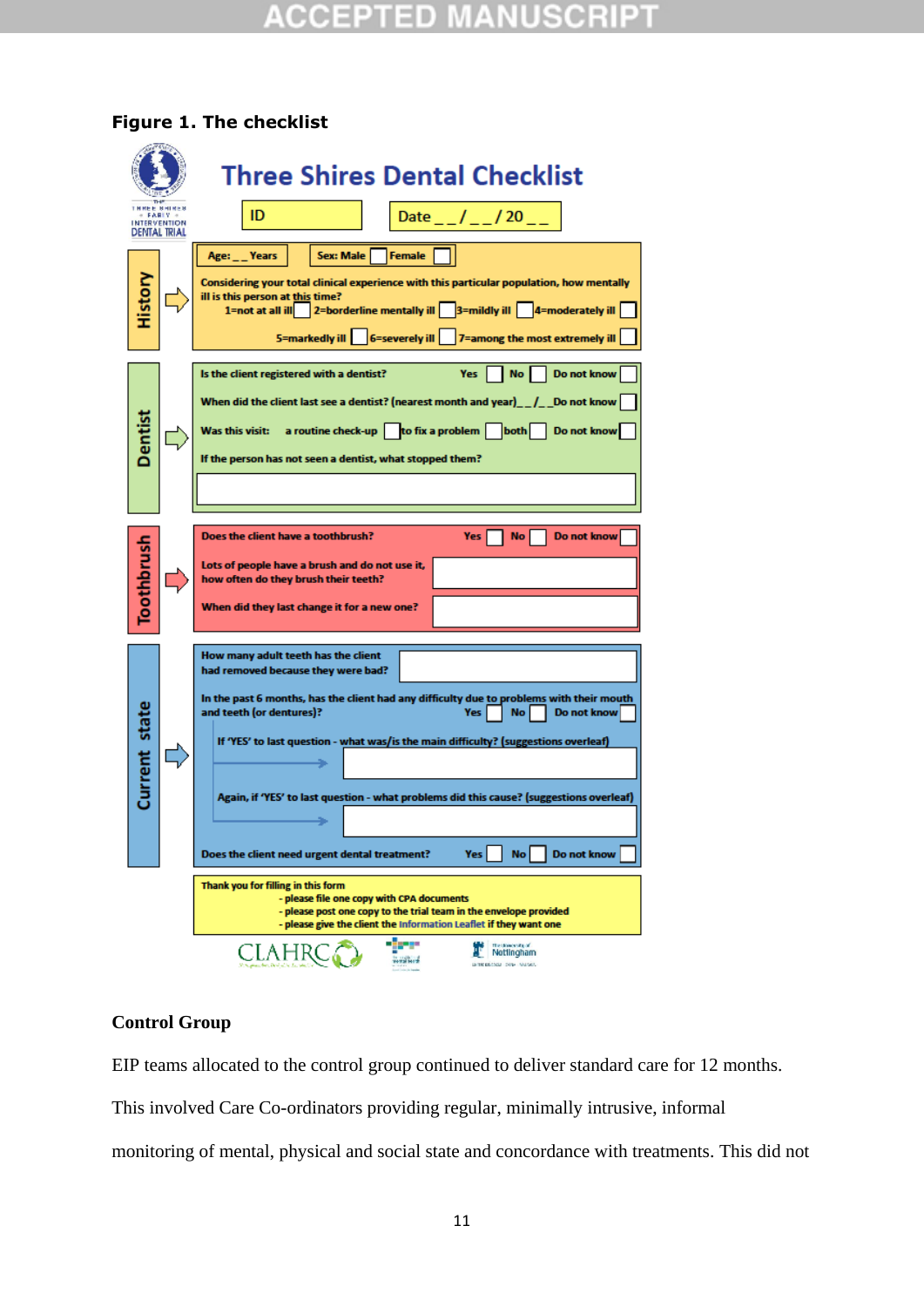involve either the awareness-raising minimal dental health training, or the use of the specific tailored checklist. However, one year after the intervention group the Care Co-ordinators in the control then received the dental awareness training and were asked to use the dental checklist, for those who they had been caring for within the team one year earlier, following the same procedure as the intervention group. The checklist was designed also to act as the outcomes acquisition form. Care Co-ordinators in control teams were given information sheets and asked to sign consent forms (Jones et al., 2013).

#### **Follow up**

The trial team prompted the intervention group Care Co-ordinators for the 12 month follow up where dental checklists were to be completed again for all service users – the intervention checklist doubling as the outcome form. In keeping with the request of the Scientific Committee of CLAHRC we were to randomly select a 100 service users (and their Care Coordinators) to be asked if contact from the trial team is acceptable regarding gathering additional data via the Oral Impacts on Daily Performance (OIDP) (Adulyanon et al., 1996) measure – widely validated including for people with mental health issues - as well as for collecting detailed data from their dentist.

### **Outcomes**

All outcomes were stated a priori (Jones et al., 2013).

#### *Primary*

Number of service users who have visited a dentist within 12 months of exposure to the checklist.

#### *Secondary*

Registered with dentist, routine check-up within last 12 months, owning a toothbrush, cleaning teeth twice a day, non-routine visit to a dentist in last year, replacing existing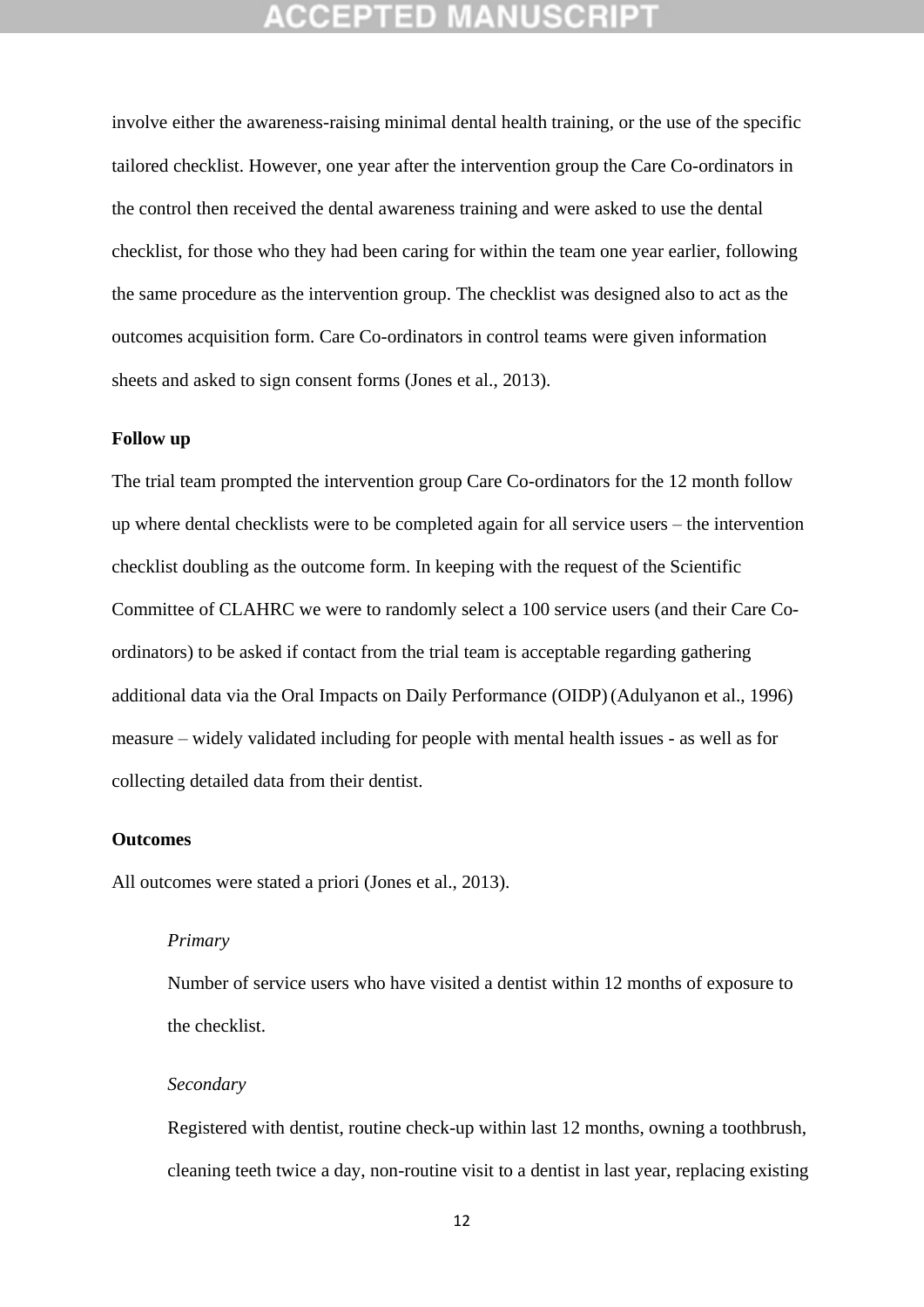toothbrush within the last six months, problems with mouth and teeth, and Oral Impacts on Daily Performance (OIDP) checklist.

#### **Data analysis**

This was a cluster randomised controlled trial. We anticipated 600-800 dental checklists to be completed during the trial. The analysis followed intention-to-treat principles. Multilevel modelling was used to explore whether the intervention has made a clinically significant difference to the data collected from the intervention teams. Intercept only multilevel modelling was first performed to investigate variability of each outcome measures at the location level and team level. No statistically significant location and team level variance was found therefore the treatment effect was quantified by single level regression modelling with robust standard error adjusting trivial location effects. Data were entered into a password protected database with an audit trail. MLwiN software was used to perform multilevel modelling, STATA 14 was used to perform other relevant analysis. It was anticipated that service users would leave the study early, but we planned to follow up as many as possible. The treatment influence on 'missingness' was explored using multilevel logistics regression modelling with location as level 3 unit and treatment team as level 2 unit. The result was used to inform missing value imputation. With assuming data missed at random, a multiple imputation method was performed to impute missing values. Treatment effects were quantified with MI dataset. However, as sensitivity analysis, we also ran relevant modelling with observed dataset. The results of MI dataset and observed dataset are virtually identical. STATA 14 was used to impute' missingness'.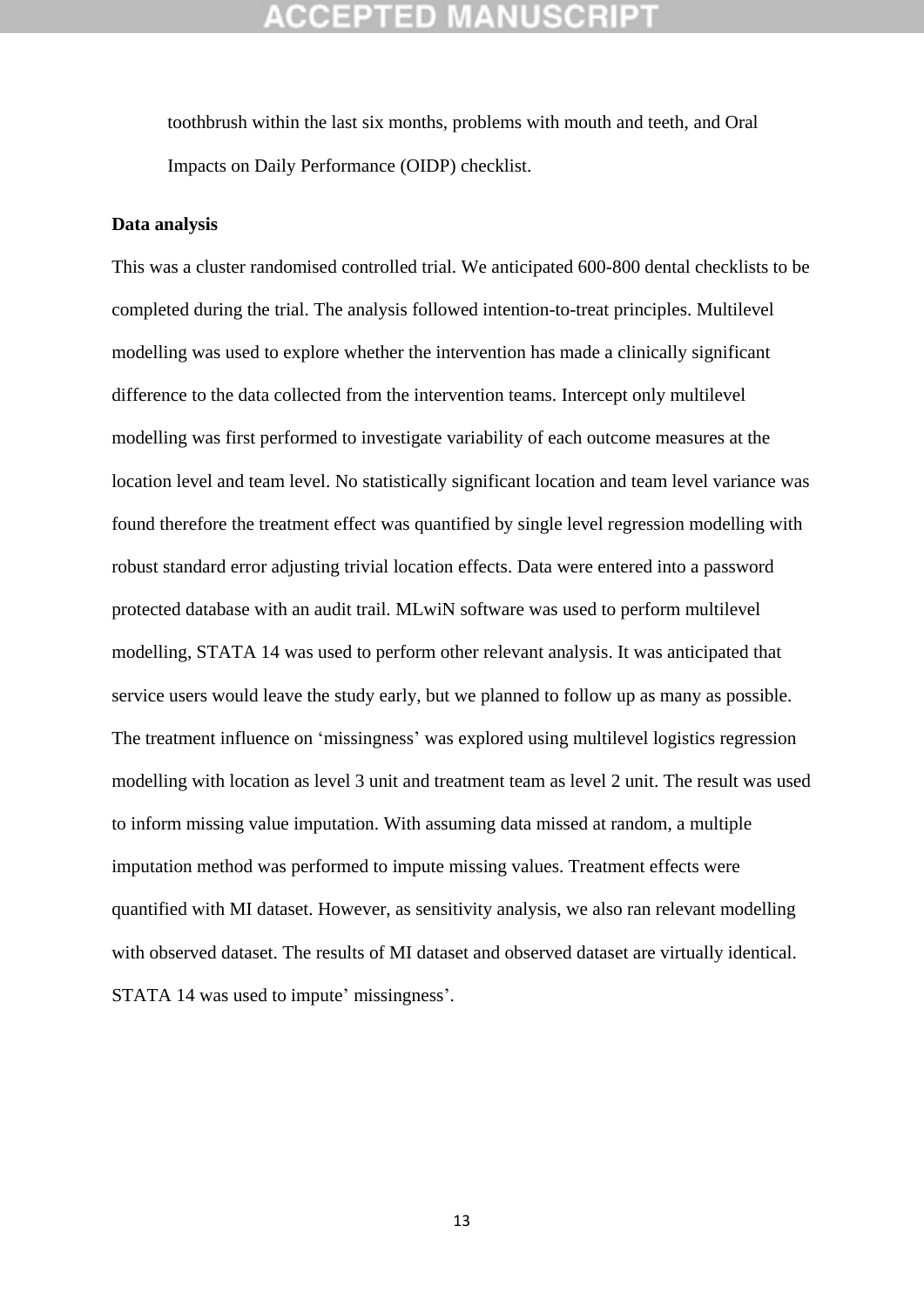# CEPTED

### *Ethical considerations*

The trial received support from the East Midlands Nottingham Research Ethics Committee (REC) (REC reference 11/EM/0205) and from the Nottinghamshire, Derbyshire and Lincolnshire National Health Service (NHS) Research & Development (R&D) departments.

### **Results**

Recruitment of teams (n=35) took place across 2012-3 and follow up was for one year. The intervention teams returned 882 baseline intervention forms and the matching of control group allowed estimation of numbers of clients within the control teams to be broadly similar (figure 2). The intervention teams returned 274 outcome sheets one year after their initial baseline form. Two control teams returned no forms, and we gained 366 from the remaining 15 (figure 2). Not all returned forms were complete. In total we gained baseline data from 1248 people (882 intervention group, 366 controls) (figure 2).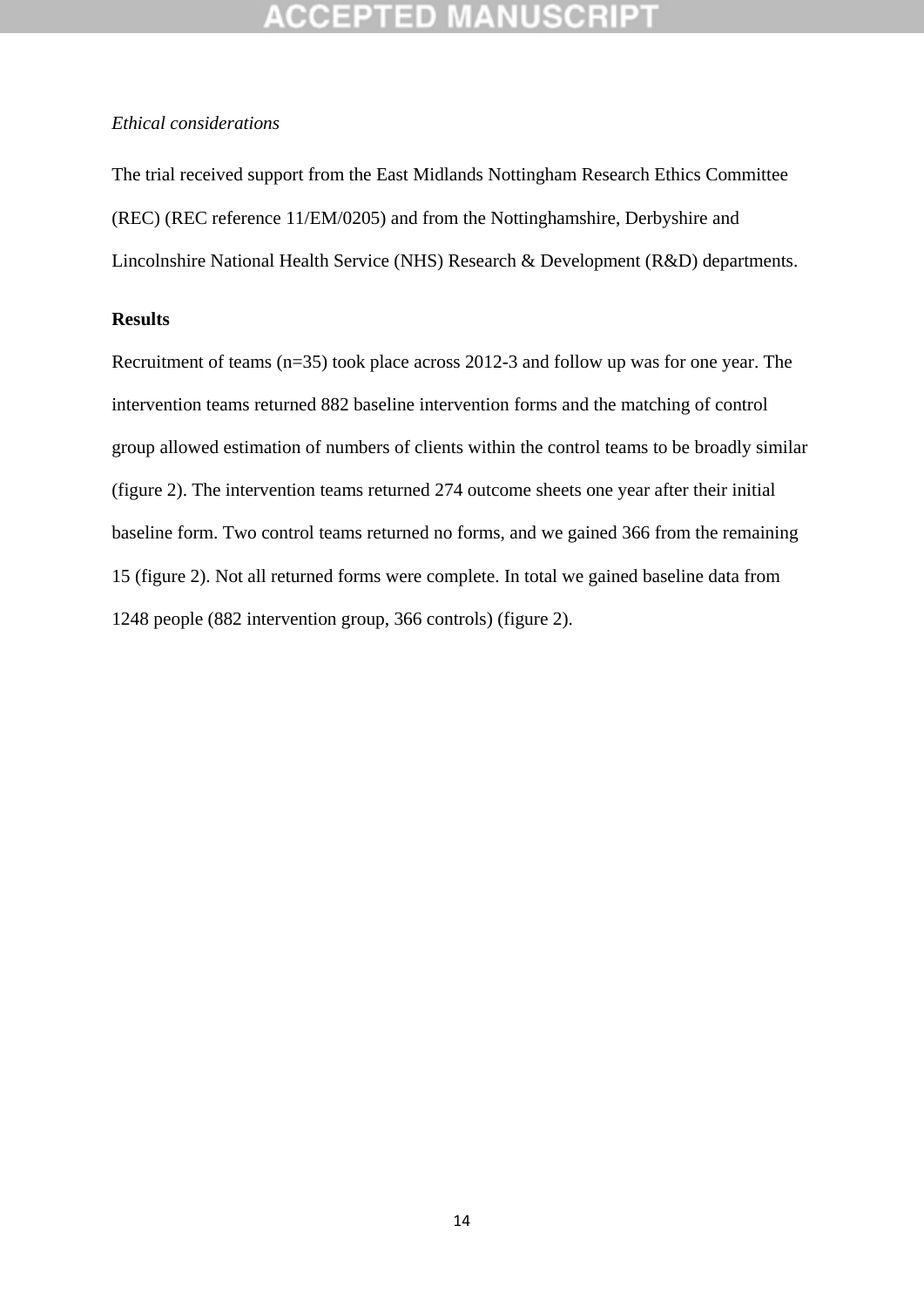## **Figure 2. CONSORT diagram**



### **a. Overall demographics and clinical state**

The average age was 26 years (SD 6, median 25, range 15-56). Seventy percent of people were under 30 years of age. Around two thirds of the sample was male. Most of this group were rated on the Clinical Global Impression (CGI) (Guy, 1976). We classified CGI data into two main categories (mildly unwell, and moderate to severely unwell). Over two thirds of people were categorised as the former (Table 1).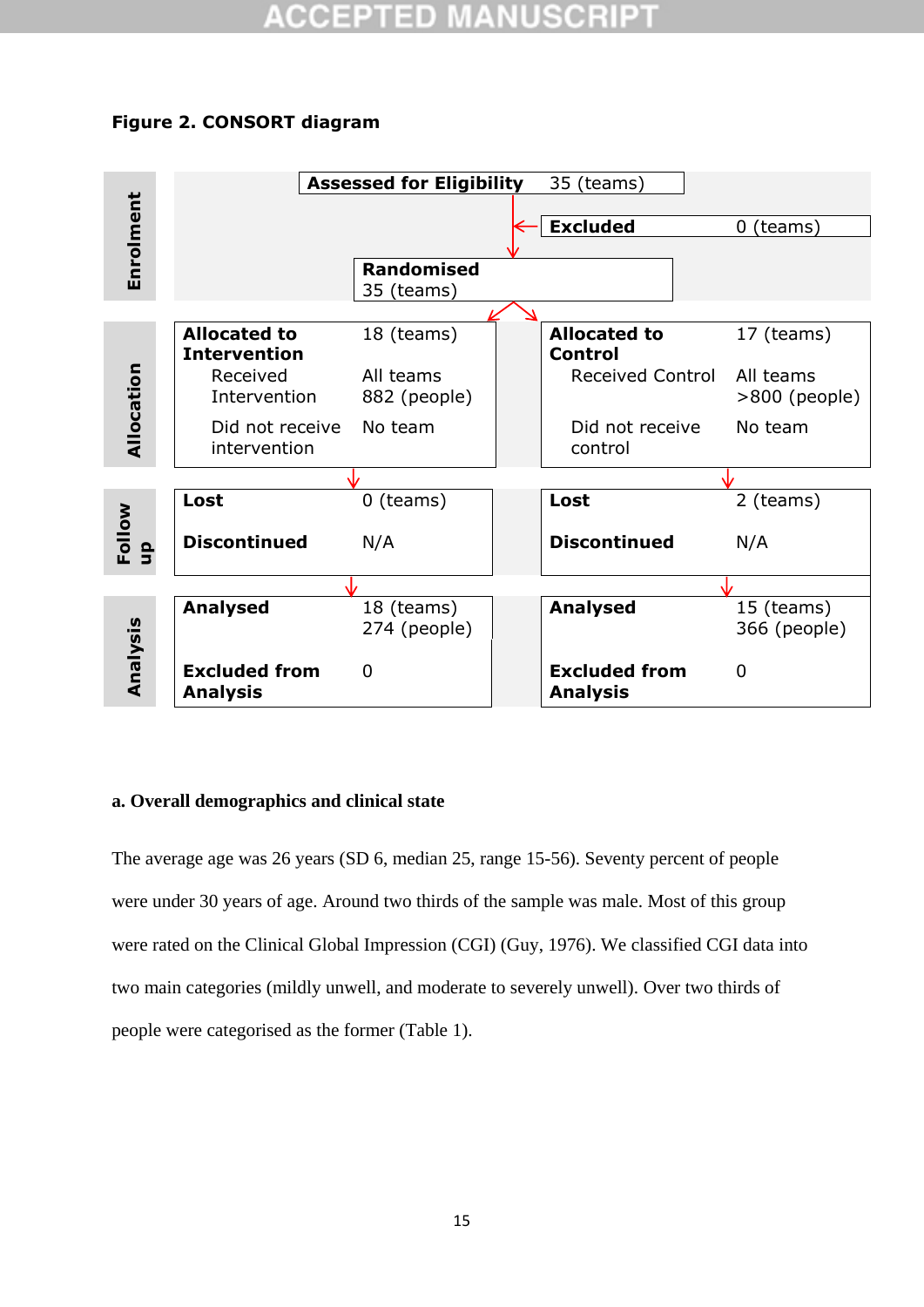| Age           |      |       | Gender   |      |             | <b>Severity of illness</b>          |         |          |
|---------------|------|-------|----------|------|-------------|-------------------------------------|---------|----------|
| Groupings     | N    | $\%$  | Category | N    | $\%$        | Category                            | N       | $\%$     |
| $20$          | 105  | 10%   | Male     | 726  | 66%         | Mildly unwell/ not<br>really unwell | 681 68% |          |
| $20 - 24$     | 355  | 34%   | Female   | 369  | 34%         | Moderate to<br>severely unwell      |         | 318 32%  |
| $25 - 29$     | 266  | 26%   |          |      |             |                                     |         |          |
| $30 - 34$     | 210  | 20%   |          |      |             |                                     |         |          |
| $35 - 39$     | 72   | 7%    |          |      |             |                                     |         |          |
| $40 - 44$     | 17   | 2%    |          |      |             |                                     |         |          |
| 45-49         | 5    | $0\%$ |          |      |             |                                     |         |          |
| $50 +$        | 4    | $0\%$ |          |      |             |                                     |         |          |
| <b>Totals</b> | 1034 | 100%  |          | 1095 | <b>100%</b> |                                     |         | 999 100% |
| Missing       | 214  | 17%   |          | 153  | 12%         |                                     |         | 249 20%  |

## **Table 1. Overall demographics and clinical state**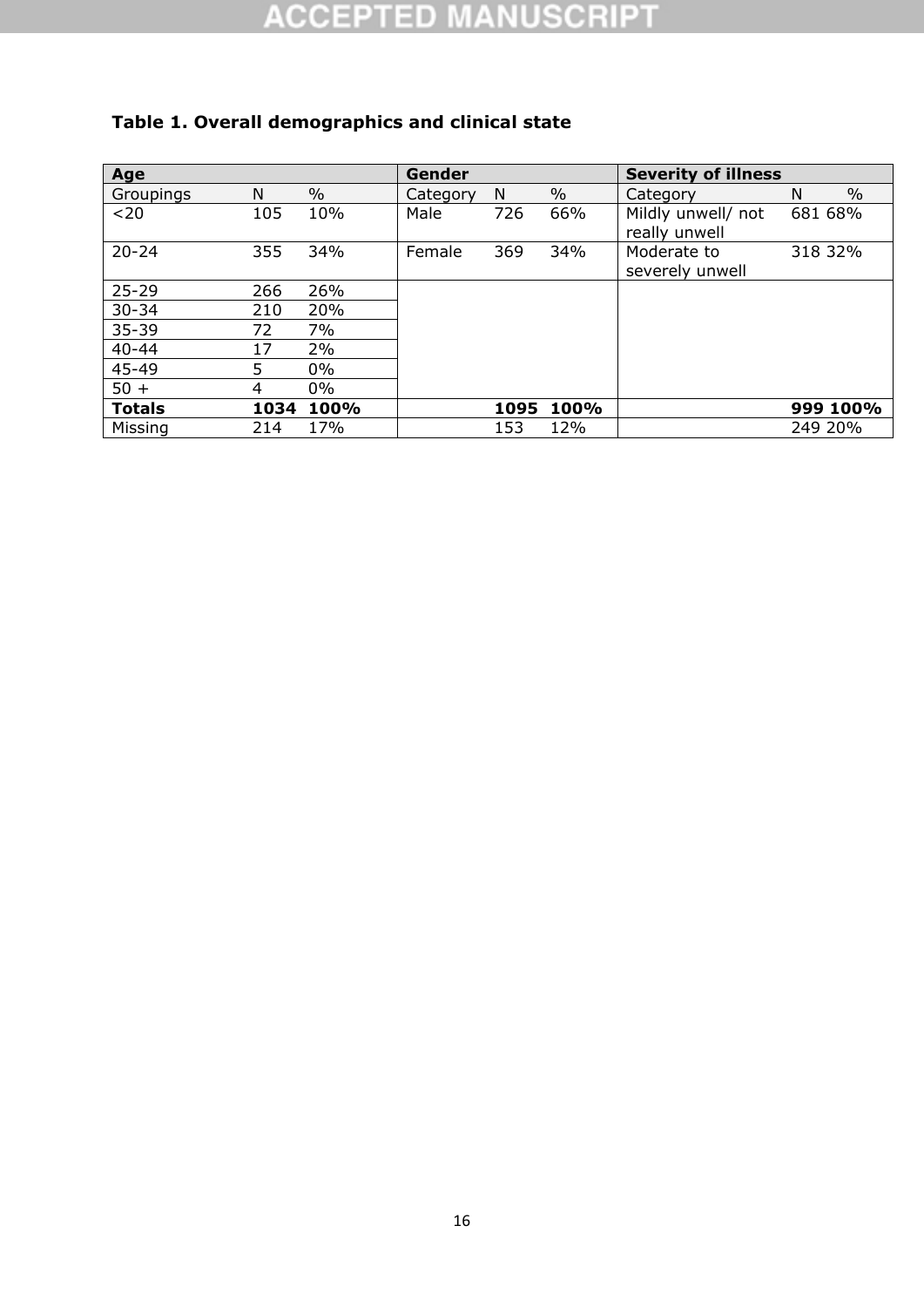# CCEPTED

### **b. Background dental history**

As part of the background history the 1248 people were asked about their oral health

behaviour and problems (Table 2).

**Table 2. Background dental history**

| a. The Dentist                                             |                 |           |                |        |              |         |  |  |
|------------------------------------------------------------|-----------------|-----------|----------------|--------|--------------|---------|--|--|
| Does the person currently<br>feel they are registered with | Yes             | <b>No</b> | Do not<br>know |        | <b>Total</b> | Missing |  |  |
| a dentist?                                                 | 770 70%         | 284 26%   | 49 4%          |        | 1103<br>100% | 145 21% |  |  |
|                                                            | in last 2       | 2-3 years | $3 - 4$        | over 4 |              |         |  |  |
| <b>Last visited dentist</b>                                | years           |           | years          | vears  |              |         |  |  |
|                                                            | 603 80%         | 43 6%     | 19 3%          | 82 11% | 747 100%     | 501 40% |  |  |
|                                                            | routine         | to fix a  | do not         |        |              |         |  |  |
| <b>Reason for visit</b>                                    | check           | problem   | know           |        |              |         |  |  |
|                                                            | <b>up</b>       |           |                |        |              |         |  |  |
|                                                            | 584 60%         | 295 30%   | 102 10%        |        | 981 100%     | 267 21% |  |  |
| b. Current basic oral hygiene                              |                 |           |                |        |              |         |  |  |
|                                                            | Yes             | <b>No</b> | Do not         |        |              |         |  |  |
| Owning a toothbrush                                        |                 |           | know           |        |              |         |  |  |
|                                                            | 1080<br>98%     | 11 1%     | 11 1%          |        | 1102<br>100% | 146 12% |  |  |
|                                                            | 1 per           | Once or   | $2 - 3$        | Other  |              |         |  |  |
|                                                            | day $/$         | twice a   | times a        |        |              |         |  |  |
| How often do you brush your                                | few             | day       | day            |        |              |         |  |  |
| teeth?                                                     | times           |           |                |        |              |         |  |  |
|                                                            | week<br>421 40% | 42 4%     | 536 50%        | 696%   | 1068         |         |  |  |
|                                                            |                 |           |                |        | 100%         | 180 14% |  |  |
| c. Past dental history                                     |                 |           |                |        |              |         |  |  |
| In the last 6/12 have there                                | Yes             | <b>No</b> | Do not         |        |              |         |  |  |
| been any dental/oral                                       |                 |           | know           |        |              |         |  |  |
| difficulties/problems?                                     | 354 33%         | 712 66%   | 13 1%          |        | 1079<br>100% | 169 14% |  |  |
|                                                            | Zero            | $1 - 2$   | $3-5$          | >5     |              |         |  |  |
| <b>Teeth removed?</b>                                      | 672 62%         | 227 21%   | 135 12%        | 53 6%  | 1087<br>100% | 161 13% |  |  |
| d. Current dental need                                     |                 |           |                |        |              |         |  |  |
|                                                            | Yes             | <b>No</b> | Do not         |        |              |         |  |  |
| Does the person currently                                  |                 |           | know           |        |              |         |  |  |
| need urgent treatment?                                     | 737%            | 969 90%   | 33 3%          |        | 1075<br>100% | 173 14% |  |  |
|                                                            |                 |           |                |        |              |         |  |  |

The majority of the sample were registered with a dentist (70%) and had been to that dentist within the last 2 years (80%). We asked "if the person has not seen a dentist, what stopped them?" After gaining advice from a Public Health dentist these free text answers were collated. With dental advice we also categorised the free text 'main dental problem' (Table 3). As with the general population, NHS Primary care dentists are the first port of call for oral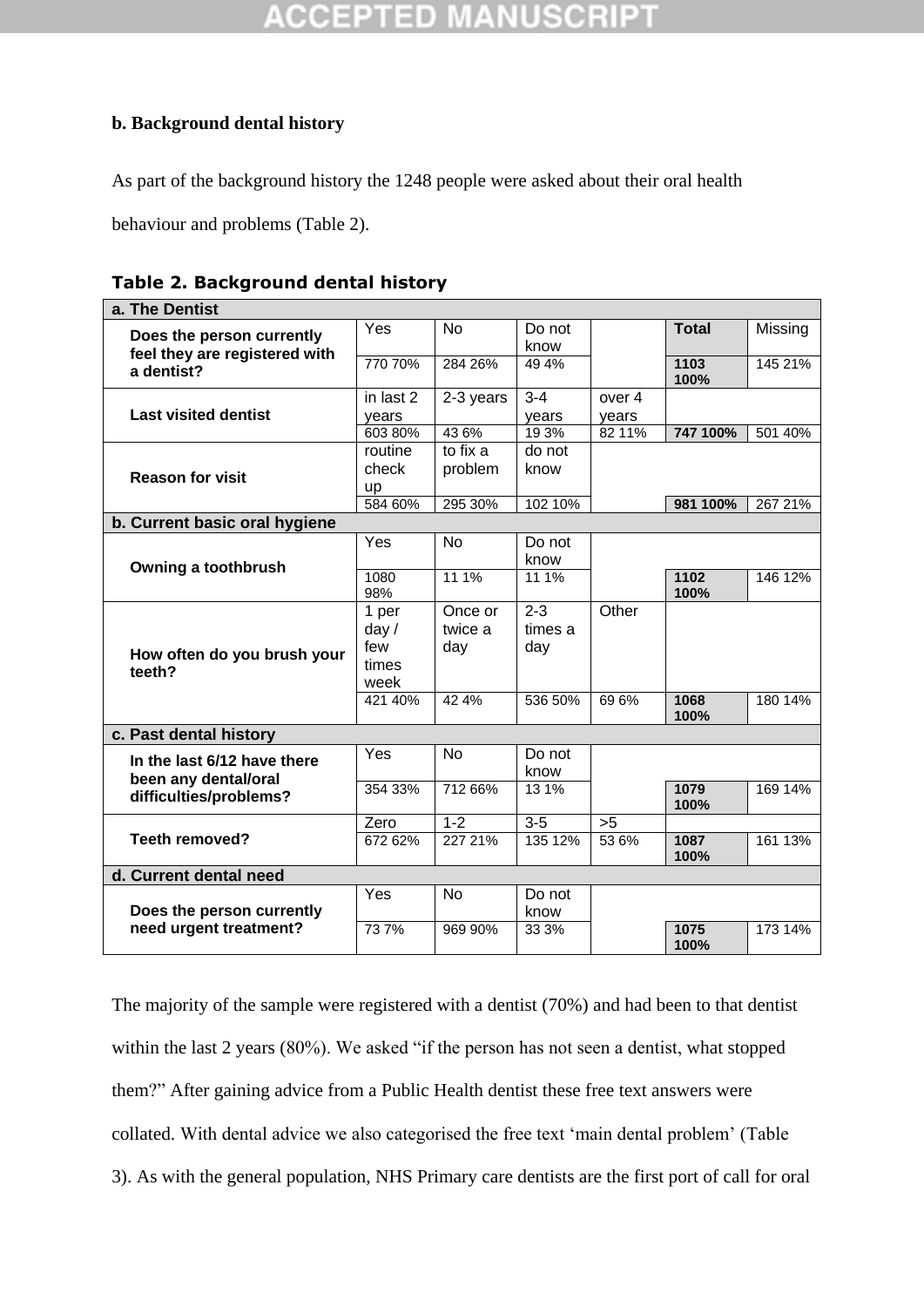health provision of people with psychosis. Access is no different to other parts of the country and dentists are required to provide equitable care to all irrespective of underlying mental health problems. However, if some patients with severe psychosis display signs of agitation such that they are unable to stay still in the dental chair to allow treatment to be undertaken, the treating primary care dentist will have the option to initiate a referral to secondary care where the patient is likely to be seen by a special care dentist (a branch of dentistry that deals with patients with special needs) where treatment can be undertaken under sedation or general anaesthesia as required. NHS dental treatment charges are payable in primary care unless the patient receives the following: Disability living allowance and incapacity benefit, Income Support, income-based Jobseeker's Allowance, income-related Employment and Support Allowance or Pension Credit guarantee credit or Universal credit. Treatment in NHS secondary care does not incur a charge.

The normative data of the 2009 Adult Dental Health Survey (ADHS) reports that 58% of their sample of over 17 thousand people had tried to make an NHS dental appointment in the previous three years (Health and Social Care Information Centre, 2011). In our sample more - 86% - had visited a dentist in the last 3 years, suggesting they have both a higher dental need and access than a normative population (Health and Social Care Information Centre, 2011). In our sample half cleaned their teeth 2 or 3 times a day – this is significantly worse than the general population (Table 4).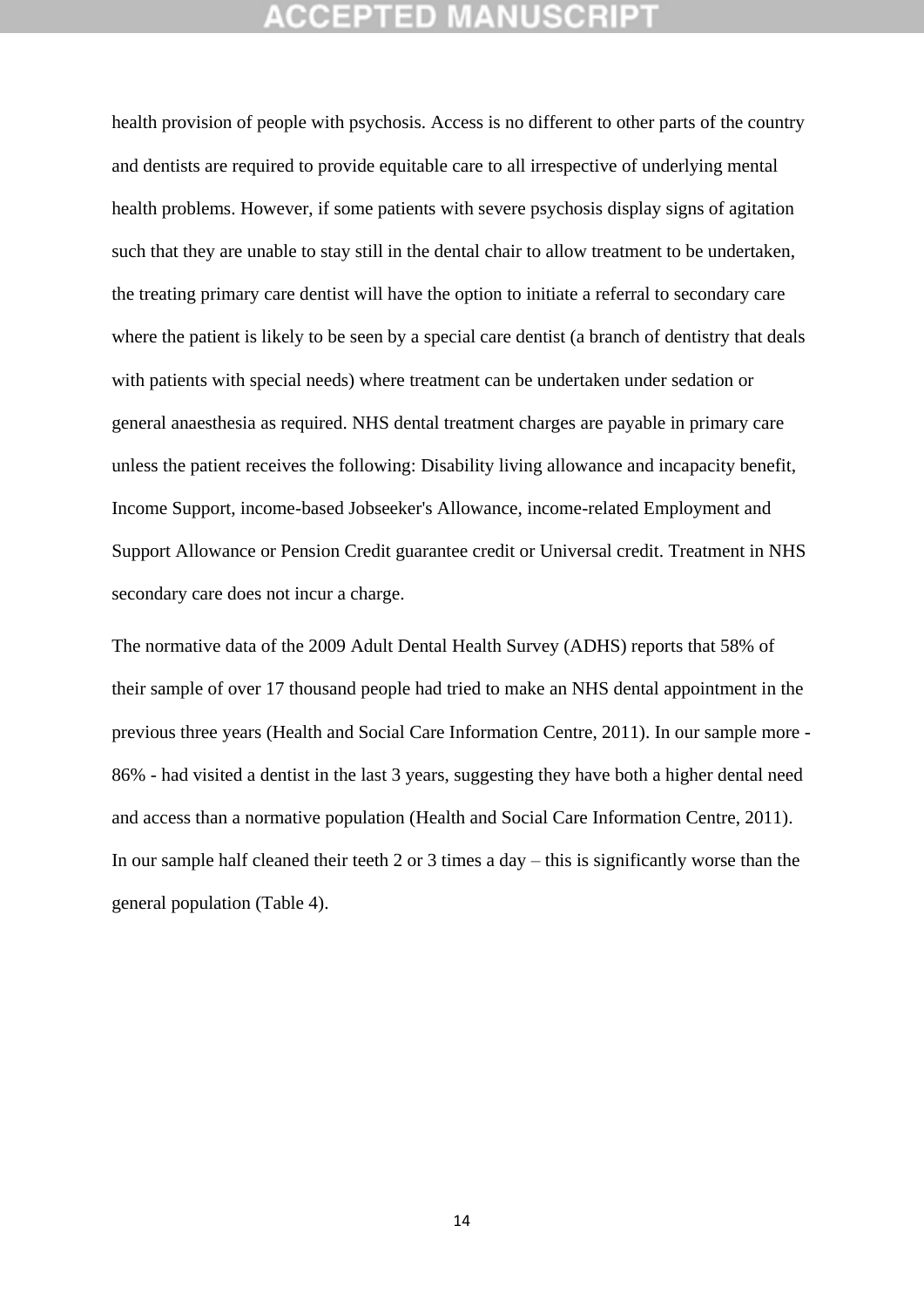# **ACCEPTED MANUSCRIPT**

| <b>Reason</b>    | N   | $\frac{0}{0}$ | 95% CI    | <b>Main problem</b> | N   | $\frac{0}{0}$ | 95% CI    |
|------------------|-----|---------------|-----------|---------------------|-----|---------------|-----------|
| Apathy           | 18  | 7             | $4 - 10$  | Pain                | 85  | 26            | $21 - 31$ |
| Cost             | 13  | 5             | $3 - 8$   | Gums                | 67  | 20            | $16 - 25$ |
| Dental avoidance | 46  | 17            | $13 - 23$ | Chipped/ Broken     | 46  | 14            | $10 - 18$ |
| Mental health    | 7   | 3             | $1 - 5$   | <b>Fillings</b>     | 38  | 11            | $8 - 15$  |
| No need          | 59  | 22            | $17 - 27$ | Decay               | 30  | 9             | $6 - 13$  |
| Not registered   | 55  | 21            | $16 - 26$ | Other               | 25  | 8             | $5 - 11$  |
| Other            | 44  | 17            | $12 - 22$ | Wisdom Teeth        | 19  | 6             | $4 - 9$   |
| Unsure           | 9   | 3             | $2 - 6$   | Sensitivity         | 17  | 5             | $3 - 8$   |
| (blank)          | 14  | 5             | $3 - 9$   | Colour              | 3   |               | $0 - 2$   |
|                  |     |               |           | Brace/ Orthodontic  | 3   |               | $0 - 2$   |
| <b>Total</b>     | 265 | 100           |           |                     | 333 | 100           |           |

## **Table 3. Reasons for not seeing dentist and main difficulty**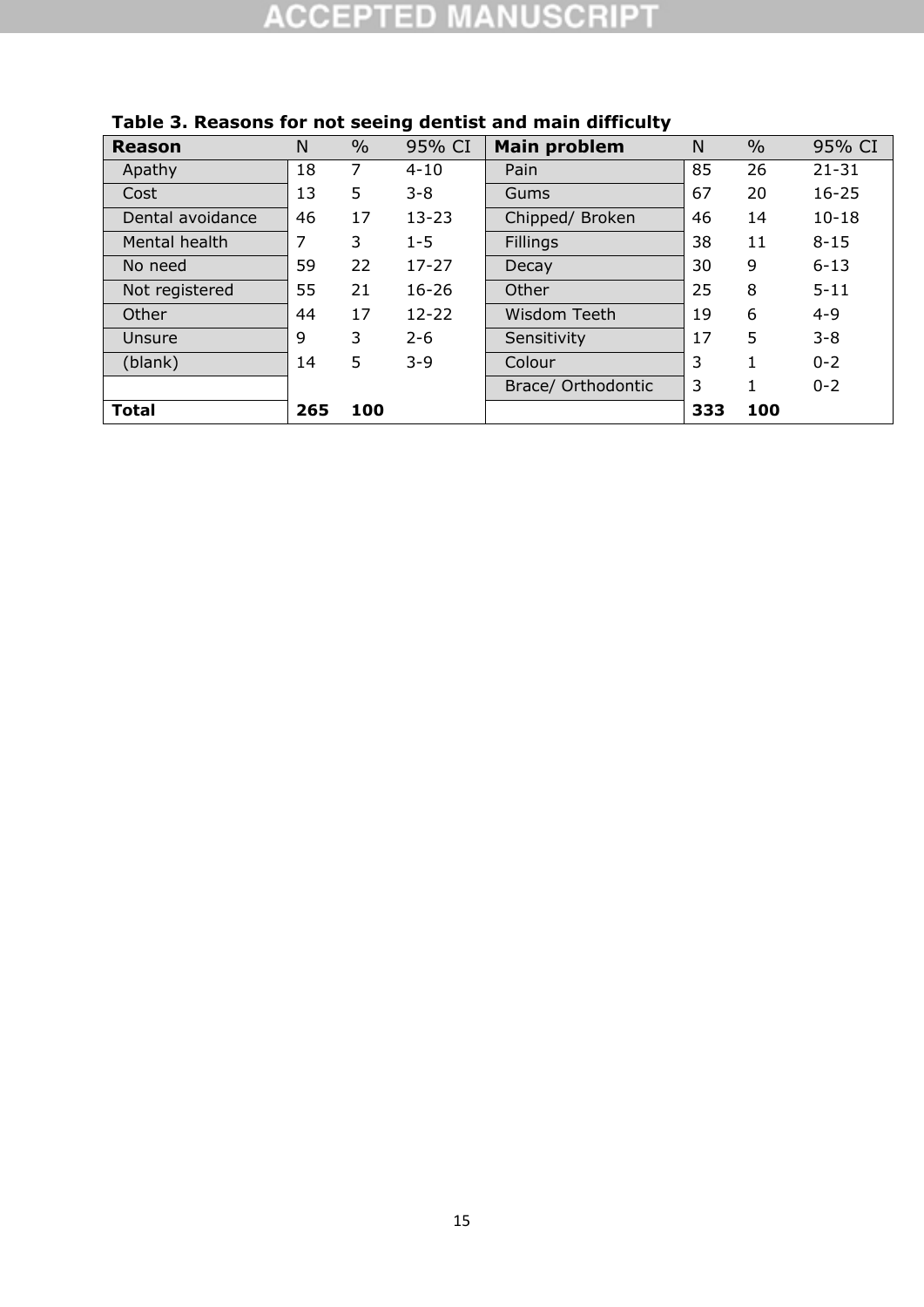|                                                        | <b>Current sample</b> | <b>ADHS 2009</b>                 |                                                          |  |  |
|--------------------------------------------------------|-----------------------|----------------------------------|----------------------------------------------------------|--|--|
|                                                        | (n= up to 1248)       | All adults<br>$(n=17849)$        | Age specific data                                        |  |  |
| Cleaning teeth 2 or<br>more times a day                | 50% (95% CI 47-53)    | 75% (95% CI 74-76)               | $16 - 24:72%$<br>25-34: 76%                              |  |  |
| Reason for dental<br>checkup                           | Routine checkup: 50%  | Regular checkup: 61%             | 16-24: 51%<br>25-34: 44%                                 |  |  |
|                                                        |                       | Occasional checkup:<br>10%       | 16-24: 14%<br>25-34: 14%                                 |  |  |
|                                                        | To fix a problem: 25% | Only when having<br>trouble: 27% | 16-24: 33%<br>25-34: 38%                                 |  |  |
|                                                        | Do not know: 9%       | Never been to the<br>dentist: 2% | $16 - 24:2%$<br>25-34: 3%                                |  |  |
| Requiring urgent<br>treatment                          | 6%                    | 9%                               | $16 - 24:9%$<br>25-34: 10%                               |  |  |
| Owning a toothbrush                                    | 92%                   | 100%                             | 16-24: 54%<br>25-34: 41%                                 |  |  |
| Tried to make an<br>appointment in the<br>last 3 years | Yes: 86%              | Yes: 58%<br>No: 42%              | 16-24: Yes: 57%<br>No: 43%<br>25-34: Yes: 60%<br>No: 40% |  |  |
| Registered with a<br>dentist                           | Yes: 65%<br>No: 24%   | No data                          |                                                          |  |  |

### **Table 4. The UK EIP Team sample versus similar general population values**

In our sample of young people around 40% had had teeth removed with 6% having more than five extracted. The ADHS survey 2009 reports that 86% of their sample had "functional dentition" (≥21 teeth). Although our sample was not asked exact numbers of teeth present, our findings do not seem radically different from the ADHS 'norm'.

### **Follow up**

Overall, within the intervention group, the percentage with returns of the second checklist after one year was 274/882 (31%). For the control group we gained 366 baseline/follow up sheets. For this group we cannot be sure of the denominator as this was not supplied and we could not access the number of clients in each team on day one of the trial. Each team and district being matched, we have no reason not to assume control team numbers were also over 800 people. Age, gender, mental state were not different for those who had a final follow up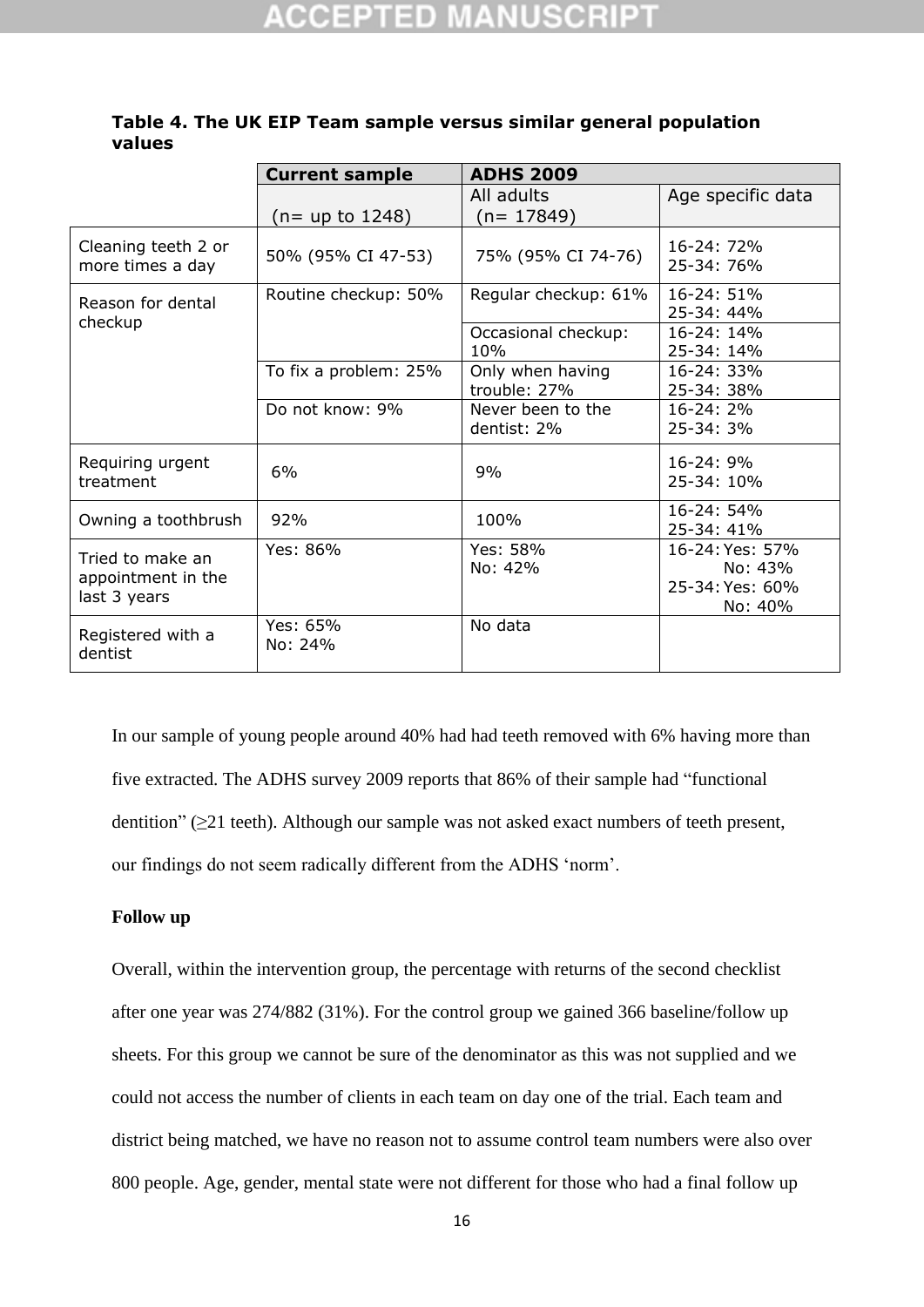# (CEPTED)

checklist returned in the intervention group, and people allocated to the control group. This study was designed as a cluster trial with the concern that there may be contamination between carers within teams. We therefore, randomised at team level. There was, however, no indication of any interaction between shire or between team, as multilevel modelling, aiming to explore shire and team level variability, did not show the variance of outcomes at shire level and team level were statistically significant.

### **Between group differences**

For people for whom we gained follow up data at one year we found no differences for any outcomes between those allocated to the initial monitoring checklist year and people in the control group. There was no evidence from these data that using a checklist helps people ensure that those thought to be at risk of psychosis or with early psychosis have their oral health behaviour or state improved (Table 5). There were no serious unexpected events.

|                                       |                  | <b>Intervention</b> |           | <b>Control</b>  | $B*$ (95%CI)                          |
|---------------------------------------|------------------|---------------------|-----------|-----------------|---------------------------------------|
|                                       |                  | <b>Baseline</b>     | Follow up | <b>Baseline</b> |                                       |
|                                       | Yes              | 560                 | 184       | 223             | $.13$ ( $-.20, .45$ ), p= $.44$       |
| <b>Registered with</b><br>dentist (n) | No               | 202                 | 60        | 85              | (reference)                           |
|                                       | Do not know      | 35                  | 13        | 17              | $.24$ (-.47, .95), p=.49              |
|                                       |                  |                     |           |                 |                                       |
| <b>Routine check-up</b>               | routine check up | 424                 | 123       | 172             | $-.20$ ( $-.51, .10$ ), p= $.18$      |
| within last year                      | to fix a problem | 209                 | 78        | 89              | (reference)                           |
|                                       | Do not know      | 80                  | 35        | 25              | $.41$ ( $-.16, .98$ ), p= $.16$       |
|                                       |                  |                     |           |                 |                                       |
| <b>Owning a</b>                       | Yes              | 776                 | 247       | 324             | $-.01$ ( $-2.14,2.12$ ), $p=.99$      |
| toothbrush                            | No.              | 10                  | 1         | 1               | (reference)                           |
|                                       | Do not know      | 9                   | 1         | $\overline{2}$  | $-.11$ ( $-2.48$ , 2.56), p=.92       |
|                                       |                  |                     |           |                 |                                       |
| <b>Cleaning teeth</b>                 | $<$ 2/day        | 353                 | 57        | 146             | (reference)                           |
| twice a day                           | $\sim$ 2+/day    | 417                 | 62        | 172             | $-.09$ ( $-.57, .37$ ), p=.68         |
|                                       |                  |                     |           |                 |                                       |
| <b>Requiring urgent</b>               | Yes              | 51                  | 28        | 24              | $.49$ ( $-.11$ , $1.10$ ), $p=.11$    |
| dental treatment                      | No               | 703                 | 207       | 284             | (reference)                           |
|                                       | Do not know      | 21                  | 5         | 12              | $-0.51$ ( $-1.62$ , $0.61$ ), $p=.37$ |

**Table 5. Between group differences**

**\* log (OR) for Cleaning teeth twice a day and Log (Relative Risk Ratio) for other outcomes**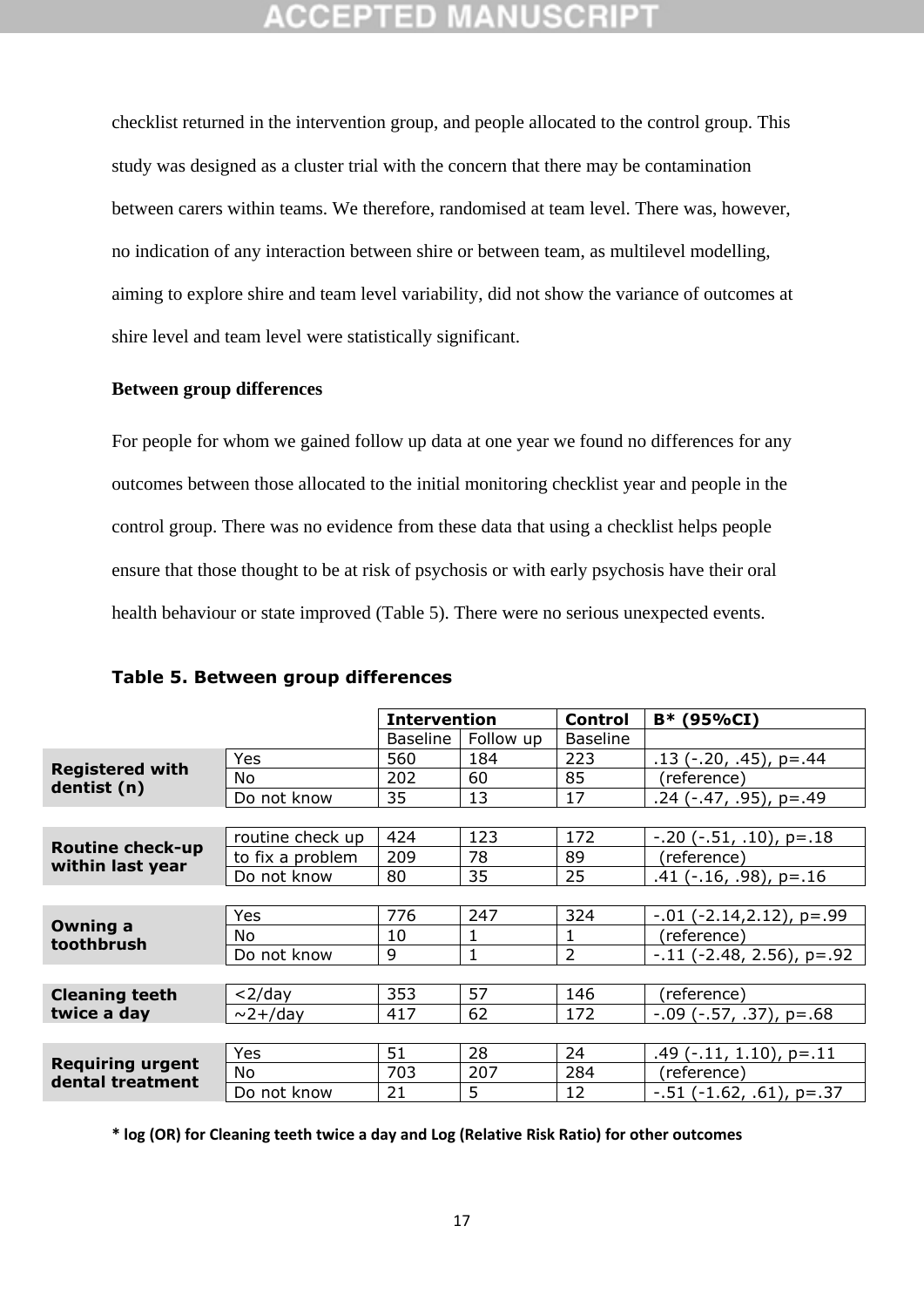Because of limited funding and restrictions in what staff would do, no prospective data were collected with regards to specific health economic outcomes such as quality of life measures and OIDP. In addition, due to changes within EIP teams the planning, formulation, training and implementation of the dental awareness training as well as staff contact time for completion of checklists was difficult to estimate. Calculation of cost-effectiveness would be error-prone in such circumstances and is liable to be highly inaccurate.

#### **Discussion**

The demographics of the sample reflect what would be expected in most early intervention teams (Purcell et al., 2014). Around a quarter of our sample felt they were not registered with a dentist. We are unsure of how this compares with the wider population but think this is likely to indicate early signs of disengagement with dental services. Comparison with UK normative data of the 2009 Adult Dental Health Survey (ADHS) highlights how more of this sample had visited a dentist in the preceding 3 years and that around half cleaned their teeth 2 or 3 times a day was also significantly worse than the general population. In this trial some other indicators of oral health were not that different from the ADHS norm (for example, overall dentition). There is some evidence, however, that the overall oral health care for this sample from EIP teams is not as good as the general population. It may be that not enough time has passed for this relatively young sample for more concrete indicators (overall dentition) to show up differences.

The EIP sample seems to have very standard reasons for not seeing the dentist. Few reasons are clearly attributable to mental illness. 'Dental avoidance' was cited by 17%. Some degree of dental fear, however, is common generally and our figure concurs with that in wider sample in England (15% of under 35s) (Armfield et al., 2007; Kleinknecht et al., 1984).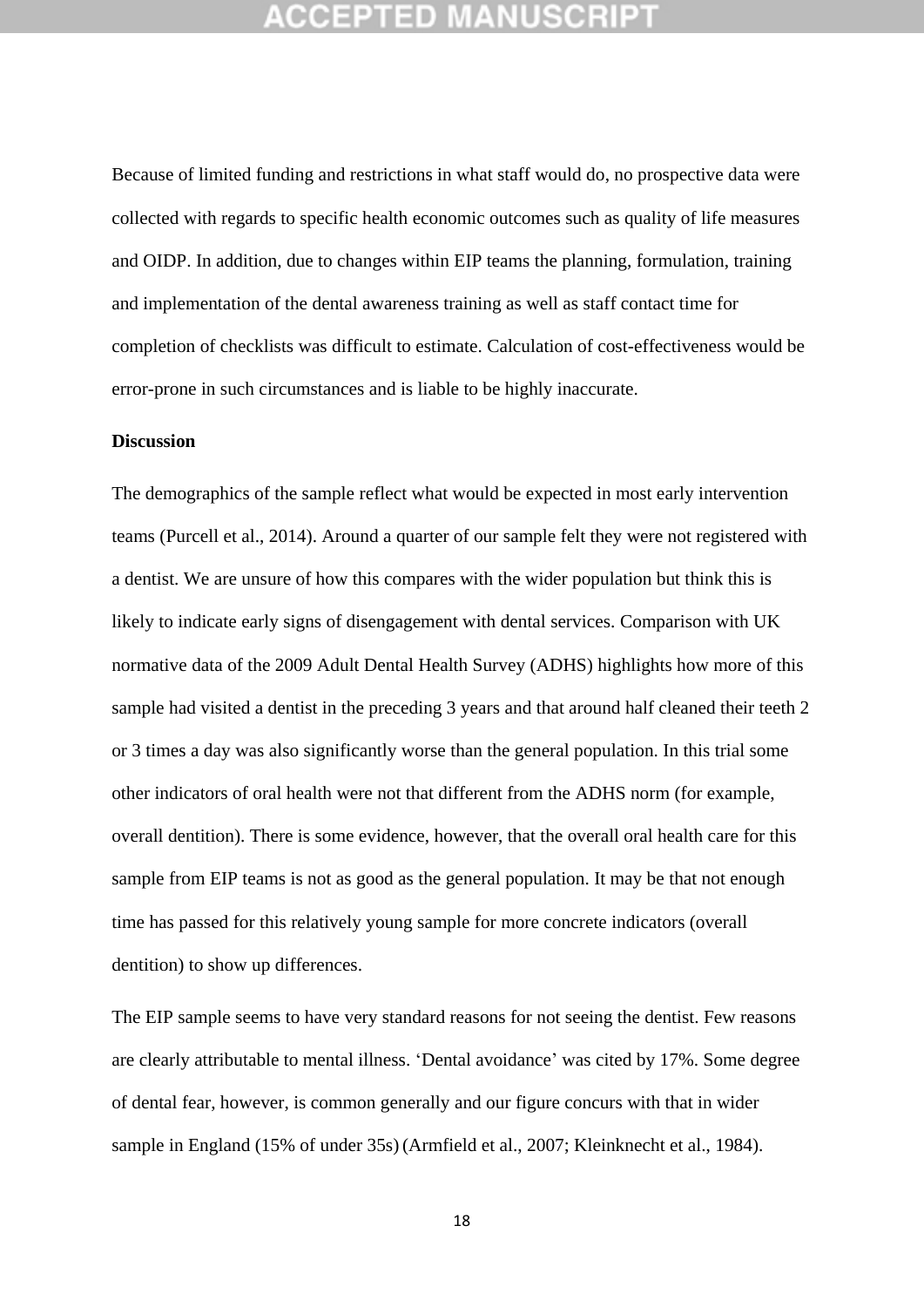#### *Implications for nursing practice, research and education*

The most common dental diseases leading to poor oral health are dental caries and periodontal disease are preventable. Care Co-ordinators may need to be reminded of simple preventative measures (use of sugar-free medication, restricting intake of sugary foods to mealtimes, appropriate tooth brushing techniques, regular dental visits) to share with receptive service users and we would see this as the point of a checklist designed to dovetail into routine care. Further qualitative research is needed to understand the barriers to managing oral health needs of those with mental illnesses and any intervention designed can address these barriers. It is likely that the neglect of self-care in persons with severe mental illnesses may be influenced predominantly by the symptoms of their mental illnesses, such as a lack of concern for personal health and a lack of motivation. In other words, the mechanisms of this involvement and finding out what meaning persons with severe mental illness associate with oral health in the context of their mental illness symptoms warrant investigation in the future. This research should involve views of not only the service users but also carers (family, nurses) and dental practitioners.

Whilst the trial did not demonstrate improvement of oral health with the use of simple nurseled checklists, it did highlight the oral health needs of those with mental illness and showed that the oral health of people with serious mental illness is poor and significantly worse than the general population. This concurs with previous research (Hede, 1995; Klinge, 1979; Mirza et al., 2001; Tang et al., 2004; ter Horst, 1992; Zusman et al., 2010). Health care practitioners closest to the service user (often nursing staff) should be aware of this issue. It is feasible that a simple checklist could help awareness, be integrated into routine care and have beneficial effects but this randomised trial had such attrition across one year that no firm conclusions on the efficacy of a list should be drawn. Often such checklists are mandatory for health care professionals dealing with this service user group and we remain unsure if they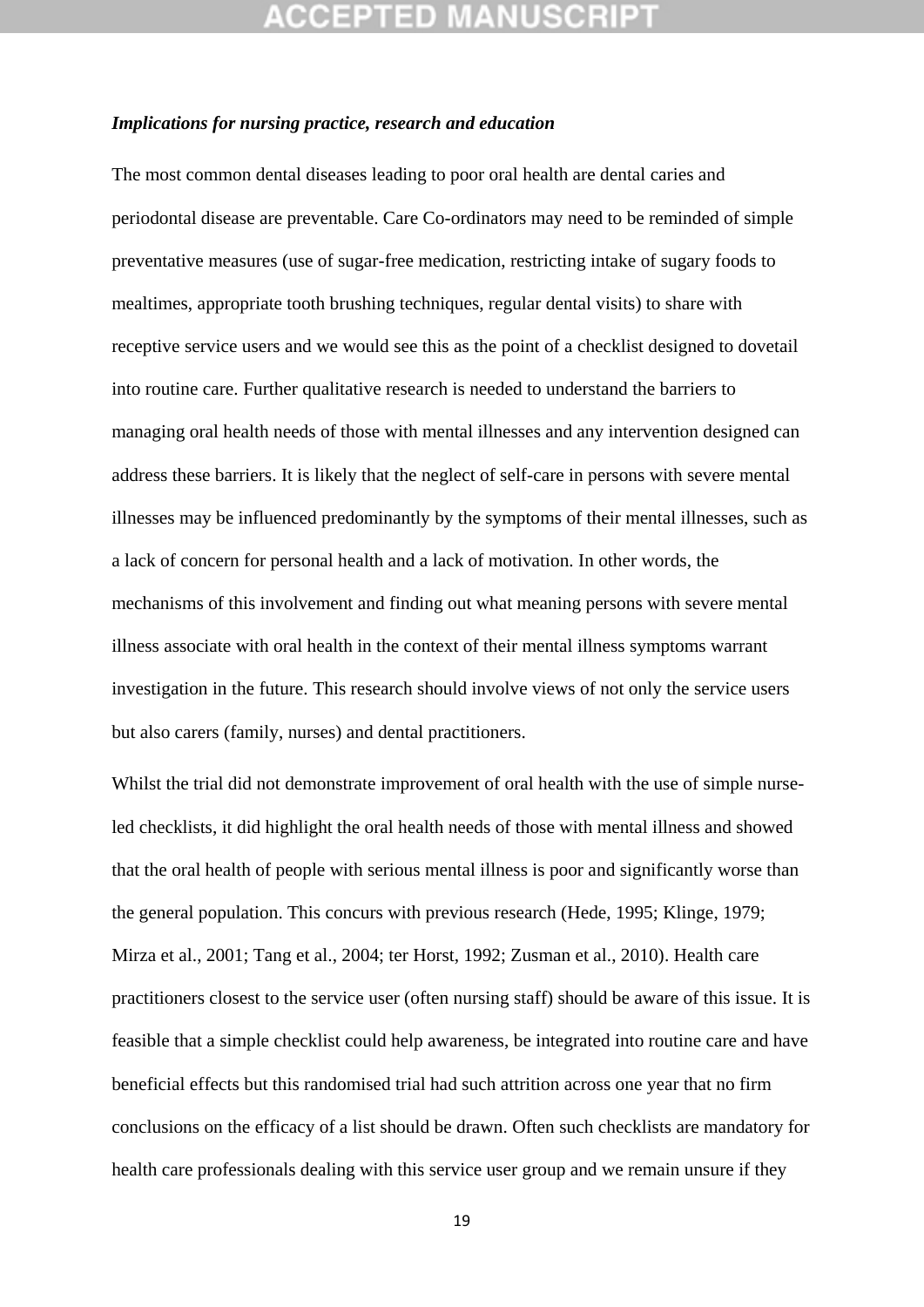are of any practical value. The window this trial gives into turnover of nursing staff across a limited follow up is valuable in highlighting the problems with continuity of care, and research embedded in routine care, across any but short periods of follow up. In addition, because of limited funding and restrictions in what staff would do, no prospective data were collected with regards to specific health economic outcomes such as quality of life measures and OIDP and further trials in this area need to integrate and assess quality of life implications of poor oral health in this group.

#### *Implications for research*

Recruitment of teams was not difficult. Teams saw the purpose of the trial, liked the design but also the potential reward of being involved. Pragmatic bottom-up designed trials are attractive even to stretched current services. The initial enthusiasm, however, could not be sustained by the Trial Team and with drift of staff and time and delays the energy was dissipated and subsequent response rate poor. There were clearly difficulties in the acquisition of final data with only 31% follow up of those initially recruited. We think this is for a variety of reasons. The open pragmatic and inclusive design of the study was both strength and a weakness. All stakeholders had been involved in the design with the exception of the Scientific Committee of the funders who were presented with a design *fait accompli* to which the committee did not relate. Truly pragmatic designs (Adams, 2013; Thorpe et al., 2009) in mental health trials are not common (Tosh et al., 2011) and the Scientific Committee made the study more complex than the stakeholders wanted it to be and, perhaps, more than it had the capacity to be. In addition, top-down changes served to accomplish two other things. First, clinicians and service users who had designed the study began to feel the [familiar] lack of ownership and less buy-in in its conduct. Second, with the considerable enforced time delay a window of opportunity for this study was closing. Every day from the design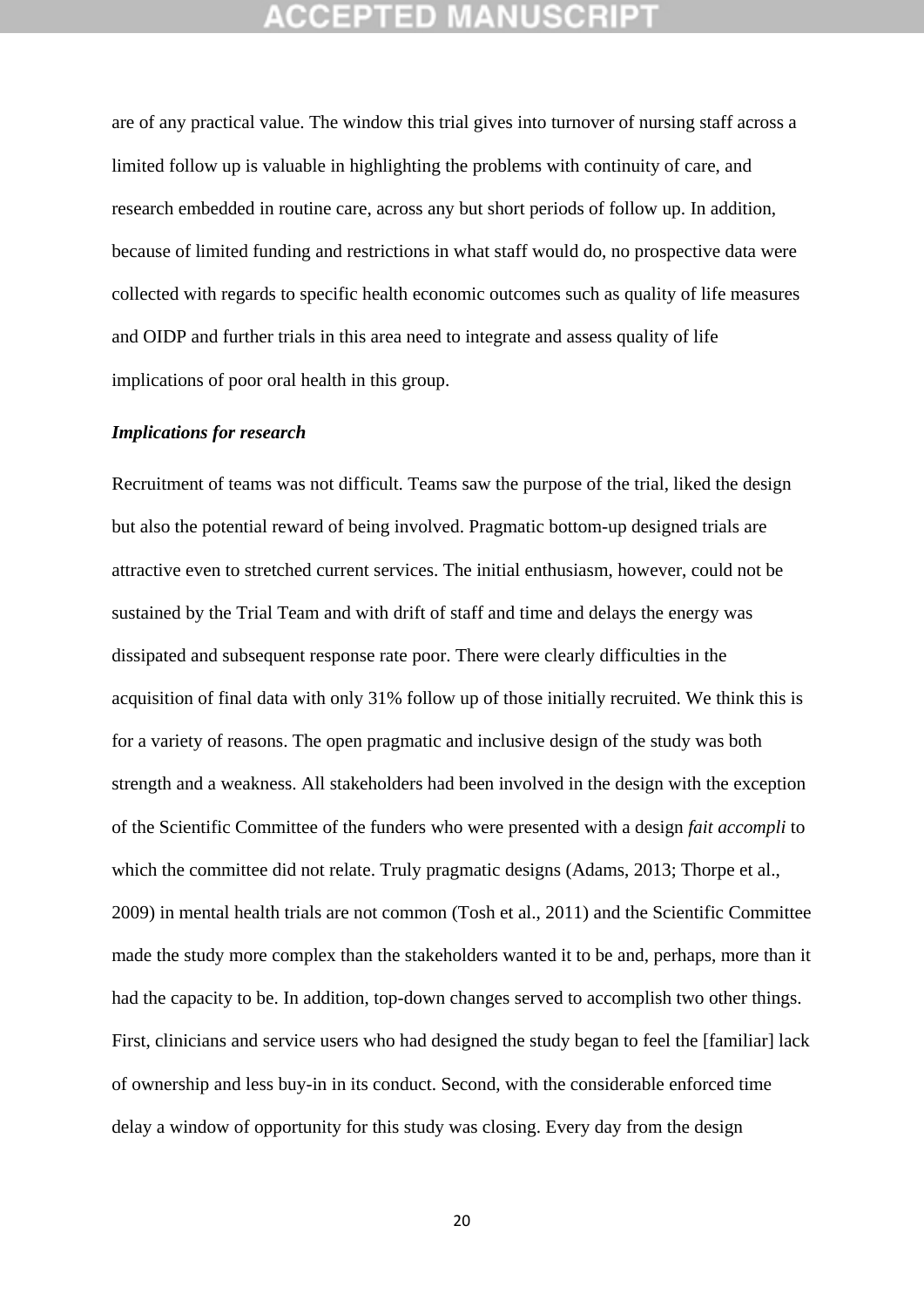consultation meetings meant more staff who had enthusiastically owned the study were lost to its conduct.

We underestimated the turnover of staff in the UK's NHS EIP teams. This combined with morale issues and lack of research culture or hostility to research made the job of the person employed for the Three Shires part of the study very difficult. The idea had to be reintroduced to new staff with ever-less 'ownership' of the trial. Here the pragmatic design may have been the weakness. With staff unfamiliar to the question-setting process, and the buy-in that comes with self-design the simplicity of the study allows it to not be a priority to a busy workforce. Here an explanatory design with the complexity and investment may have garnered more energy from the dissipating workforce.

### *Conclusions*

We found no evidence that a reminder checklist had any effect at the end of one year follow up. Our trial had poor follow up and it is possible that this finding is true or false. If true, and generalizable across different health checklists, there remains the possibility of enormous waste of resource in asking health care professionals to undertake such checklists for purposes of audit rather than for any valuable clinical outcome. It is, however, also possible that a real effect was missed by our study. Because of the likely continuing investment in the low-grade health monitoring across very large populations of people, and because of how this study indicates the feasibility of randomisation in this area within routine care, we still feel that an appropriately-resourced and supported randomised trial is possible and needed. Future interventions need to be acceptable to service users and clinicians who deliver them and target the wide spectrum of mental health conditions that present with varying levels disability.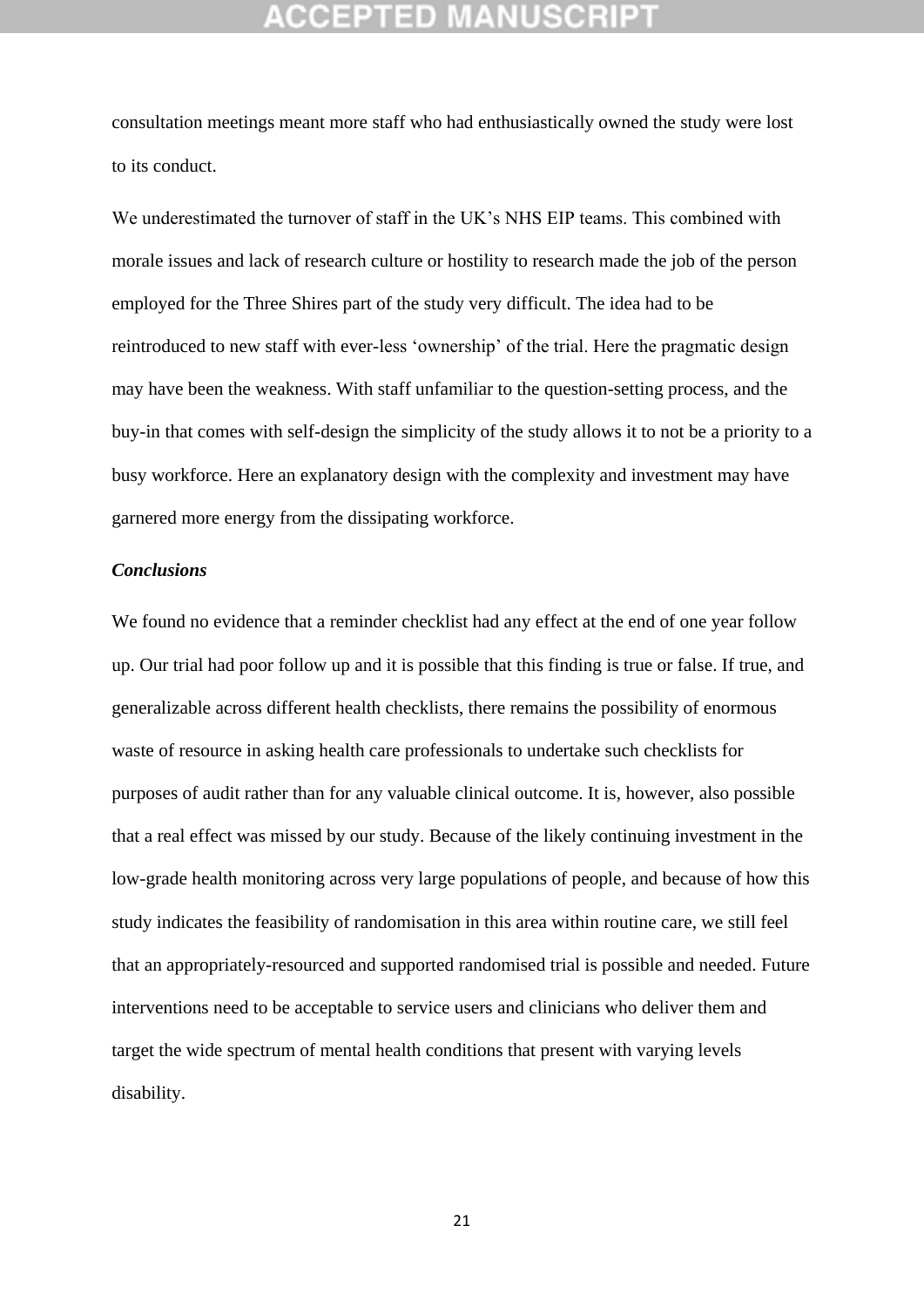# CGEPTED M

### **Funding**

This paper presents independent research commissioned by the National Institute for Health research (NIHR) as part of the Collaboration for Leadership in Applied Health Research and Care Nottinghamshire, Derbyshire and Lincolnshire (CLAHRC-NDL).

The views expressed in this paper are those of the author(s) and not necessarily those of the NHS, the NIHR or the Department of Health.

Participants were not paid to participate in the trial but were refunded any costs for travel beyond receiving standard care.

### **Declaration of Interest**

No authors have any pecuniary interest in the results of this work. There are no conflicts of interest.

#### **Acknowledgements**

Dianne Whitham of the NCTU – for support and care well beyond the call of duty. Natalie Murphy, then head of physical healthcare in Notts HC supported the study early on. The late Professor Aubrey Sheiham of the London School of Hygiene and Tropical Medicine had been supportive and provided intermittent advice for the project that has been so useful. All the service users, Care Co-ordinators and team managers who assisted us in conducting this trial and gave us so much of their time and enthusiasm.

#### **References**

- Adams, C. E. (2013). Many more reasons behind difficulties in recruiting patients to randomized controlled trials in psychiatry. Epidemiology and Psychiatric Sciences, 1– 3. https://doi.org/10.1017/S2045796013000267
- Adulyanon, S., Vourapukjaru, J., & Sheiham, A. (1996). Oral impacts affecting daily performance in a low dental disease Thai population. Community Dentistry and Oral Epidemiology, 24(6), 385–389.
- Armfield, J. M., Stewart, J. F., & Spencer, A. J. (2007). The vicious cycle of dental fear: exploring the interplay between oral health, service utilization and dental fear. BMC Oral Health, 7, 1. https://doi.org/10.1186/1472-6831-7-1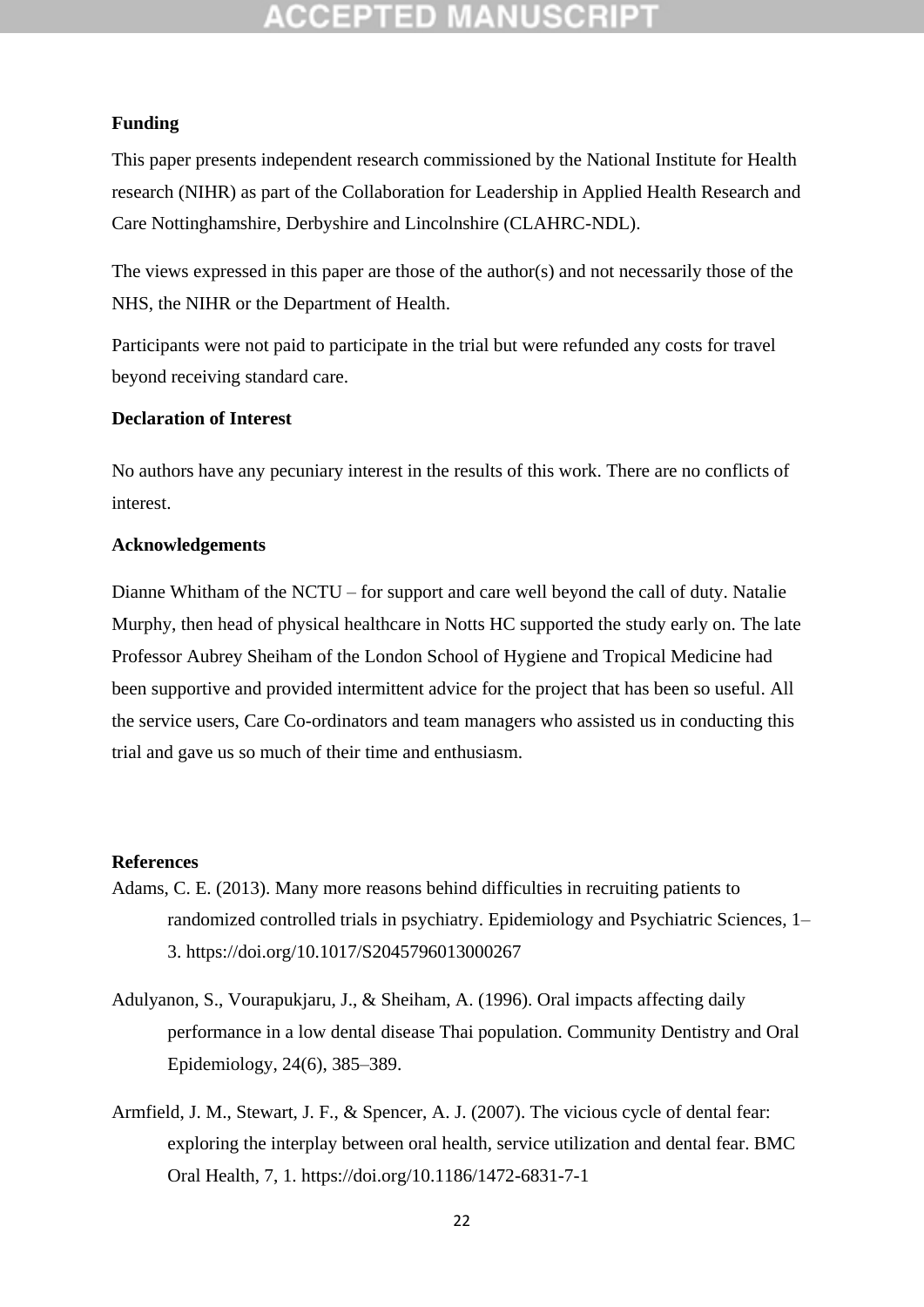# CCEPTED MANUSCRI

- British Society of Disability and Oral Health. (2000). Oral Health Care Report for People with Mental Health Problems Guideline and Recommendations (Report of the British Society for Disability and oral Health Working Group). Retrieved from www.bsdh.org.uk/guidelines/mental.pdf
- Cormac, I., & Jenkins, P. (1999). Understanding the importance of oral health in psychiatric patients. Advances in Psychiatric Treatment, 5(1), 53.
- Das, P., Naylor, C., & Majeed, A. (2016). Bringing together physical and mental health within primary care: a new frontier for integrated care. Journal of the Royal Society of Medicine, 109(10), 364–366. https://doi.org/10.1177/0141076816665270
- Department of Health. (2005). Choosing better oral health: An oral health plan for England (Publication). Retrieved from http://webarchive.nationalarchives.gov.uk/+/dh.gov.uk/en/publicationsandstatistics/pu blications/publicationspolicyandguidance/dh\_4123251
- Friedlander, A. H., & Marder, S. R. (2002). The psychopathology, medical management and dental implications of schizophrenia. Journal of the American Dental Association 133(5), 603-610; quiz 624-625.

Fratto G, Manzon L (2014). Use of psychotropic drugs and associated dental diseases. Int J Psychiatry Med; 48:185-97.

- Guy, W. (Ed.). (1976). Clinical Global Impression Scale. In ECDEU Assessment Manual for Psychopharmacology. Rockville, MD: US Department of Health, Education, and Welfare Public Health Service Alcohol, Drug Abuse, and Mental Health Administration.
- Health and Social Care Information Centre, U. K. (2011, March 24). Adult Dental Health Survey 2009 - Summary report and thematic series [standard]. Retrieved 7 October 2015, from http://www.hscic.gov.uk/pubs/dentalsurveyfullreport09
- Hede, B. (1995). Oral health in Danish hospitalized psychiatric patients. Community Dentistry and Oral Epidemiology, 23(1), 44–48.
- Jones, H. F., Adams, C. E., Clifton, A., Simpson, J., Tosh, G., Liddle, P. F., … Furtado, V. (2013). An oral health intervention for people with serious mental illness (Three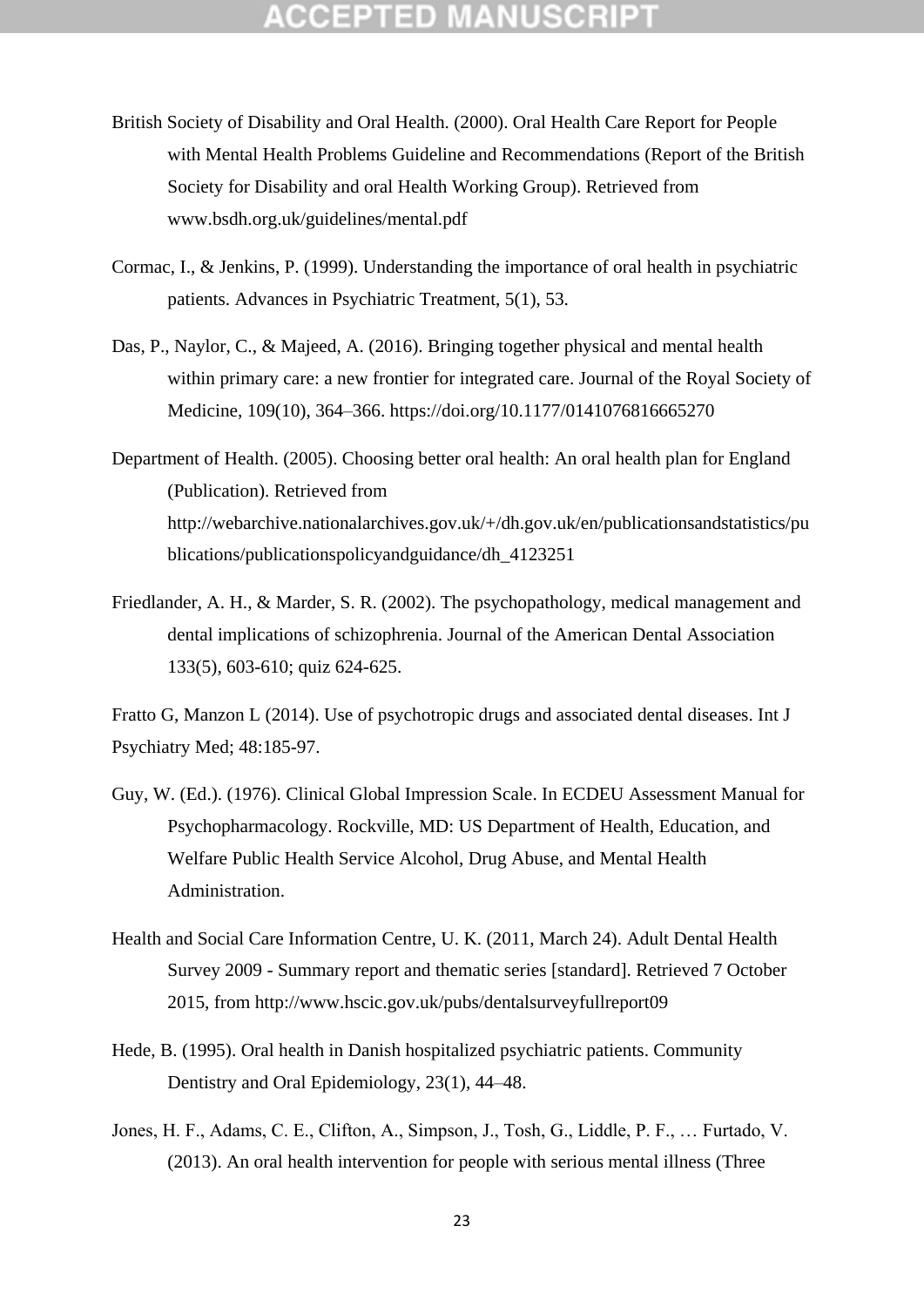## CCEPTED MANUSCR

Shires Early Intervention Dental Trial): study protocol for a randomised controlled trial. Trials, 14, 158. https://doi.org/10.1186/1745-6215-14-158

- Khokhar, M. A., Khokhar, W. A., Clifton, A. V., & Tosh, G. E. (2011). Oral health education (advice and training) for people with serious mental illness. The Cochrane Database of Systematic Reviews, 9, CD008802. https://doi.org/10.1002/14651858.CD008802.pub2
- Kisely, S., Quek, L.-H., Pais, J., Lalloo, R., Johnson, N. W., & Lawrence, D. (2011). Advanced dental disease in people with severe mental illness: systematic review and meta-analysis. The British Journal of Psychiatry: The Journal of Mental Science, 199(3), 187–193. https://doi.org/10.1192/bjp.bp.110.081695
- Kleinknecht, R. A., Thorndike, R. M., McGlynn, F. D., & Harkavy, J. (1984). Factor analysis of the dental fear survey with cross-validation. Journal of the American Dental Association (1939), 108(1), 59–61.
- Klinge, V. (1979). Facilitating oral hygiene in patients with chronic schizophrenia. Journal of the American Dental Association, 99(4), 644–645.
- Matevosyan, N. R. (2010). Oral health of adults with serious mental illnesses: a review. Community Mental Health Journal, 46(6), 553–562. https://doi.org/10.1007/s10597- 009-9280-x

Matos Santana TE, Capurso NA, Ranganathan M, Yoon G (2017). Sublingual atropine in the treatment of clozapine-induced sialorrhea. Schizophr Res.;182:144-145.

- Mental Health Task Force. (2016). The five year forward view for mental health. NHS England. Retrieved from https://www.england.nhs.uk/wpcontent/uploads/2016/02/Mental-Health-Taskforce-FYFV-final.pdf
- Mirza, I., Day, R., Wulff-Cochrane, V., & Phelan, M. (2001). Oral health of psychiatric inpatients: A point prevalence survey of an inner-city hospital. Psychiatric Bulletin, 25(4), 143–145. https://doi.org/10.1192/pb.25.4.143
- Naylor, C., Das, P., Ross, S., Honeyman, M., Thompson, J., & Gilburt, H. (2016). Bringing together physical and mental health. Retrieved from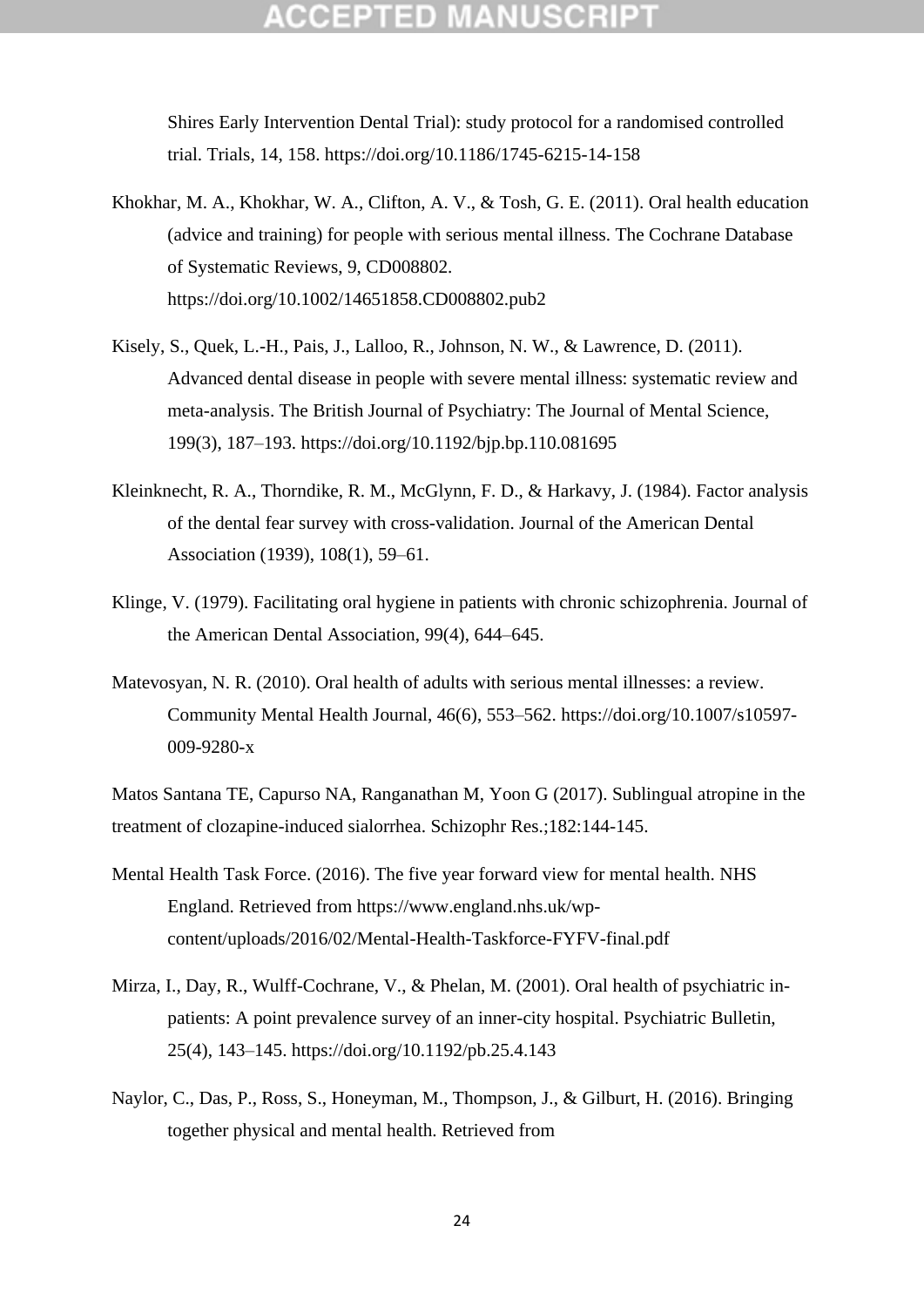## (CEPTED)

http://www.onewestminster.org.uk/files/onewestminster/bringing-together-kingsfund-march-2016\_11.pdf

- Nursing, Midwifery and Allied Health Professions Policy Unit. (2016). Improving the physical health of people with mental health problems: Actions for mental health nurses. Department of Health. Retrieved from http://16878-presscdn-0- 18.pagely.netdna-cdn.com/wpcontent/uploads/2016/05/Improving\_physical\_health\_A-1.pdf
- Purcell, R., Jorm, A. F., Hickie, I. B., Yung, A. R., Pantelis, C., Amminger, G. P., … McGorry, P. D. (2014). Demographic and clinical characteristics of young people seeking help at youth mental health services: baseline findings of the Transitions Study. Early Intervention in Psychiatry. https://doi.org/10.1111/eip.12133
- Tang, W. K., Sun, F. C. S., Ungvari, G. S., & O'Donnell, D. (2004). Oral health of psychiatric in-patients in Hong Kong. The International Journal of Social Psychiatry, 50(2), 186–191.
- ter Horst, G. (1992). Dental care in psychiatric hospitals in The Netherlands. Special Care in Dentistry, 12(2), 63–66.
- Thorpe, K. E., Zwarenstein, M., Oxman, A. D., Treweek, S., Furberg, C. D., Altman, D. G., … Chalkidou, K. (2009). A pragmatic-explanatory continuum indicator summary (PRECIS): a tool to help trial designers. Journal of Clinical Epidemiology, 62(5), 464–475. https://doi.org/10.1016/j.jclinepi.2008.12.011
- Tosh, G., Soares-Weiser, K., & Adams, C. E. (2011). Pragmatic vs explanatory trials: the Pragmascope tool to help measure differences in protocols of mental health randomized controlled trials. Dialogues in Clinical Neuroscience, 13(2), 209–15.

Vancampfort D, Stubbs B, Michell AJ, De Hert M, Wampers M, Ward PB, Rosenbaum S, Correll CU (2015). Risk of metabolic syndrome and its components in people with schizophrenia and related psychotic disorders, bipolar disoder and major depressive disorder: a systematic review and meta analysis. World Psychiatry,14:339-47.

Zusman, S. P., Ponizovsky, A. M., Dekel, D., Masarwa, A.-E.-S., Ramon, T., Natapov, L., & Grinshpoon, A. (2010). An assessment of the dental health of chronic institutionalized